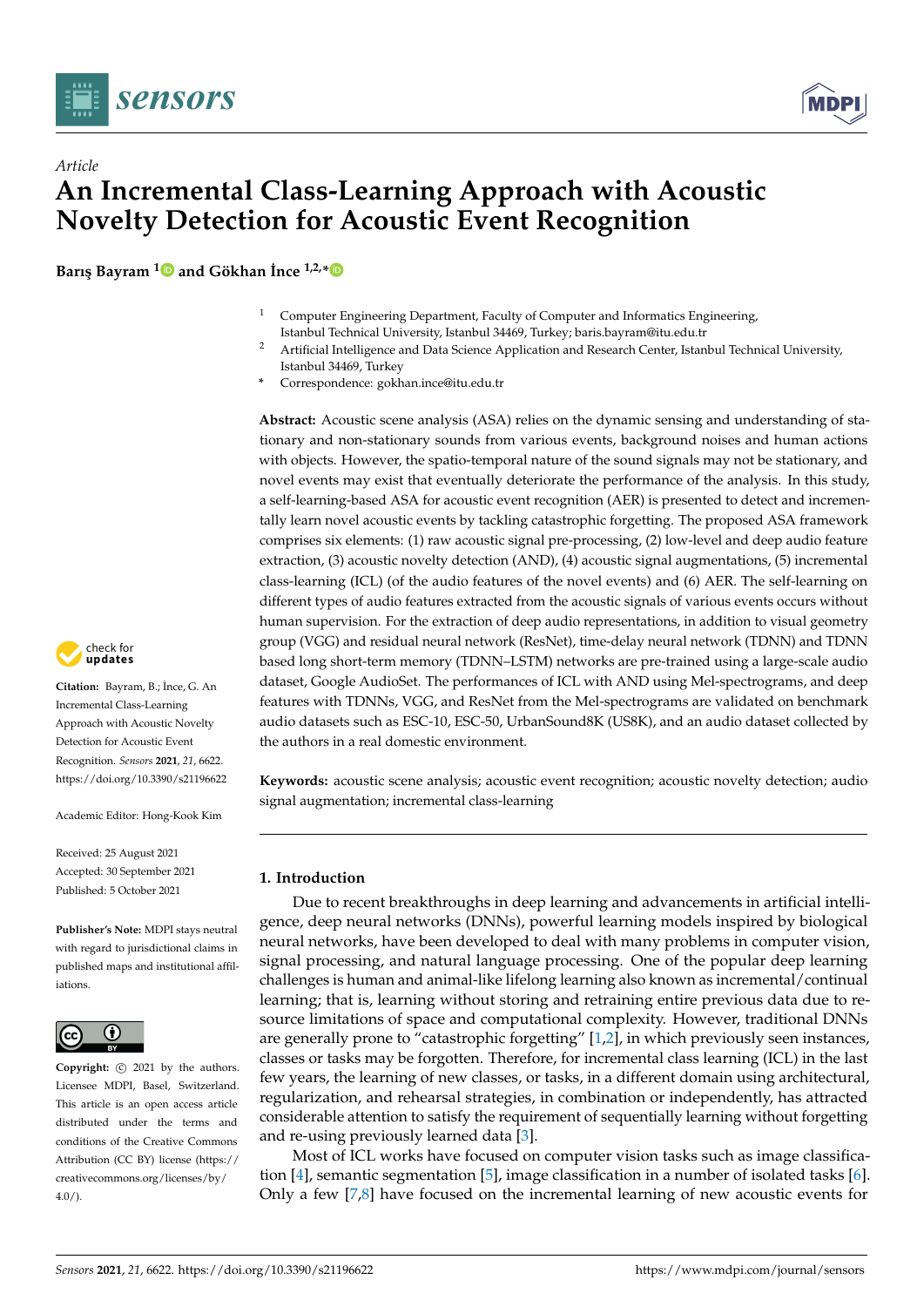detection of the events. However, incremental learning without forgetting may also be useful for various tasks such as speech recognition, voice detection, acoustic scene analysis (ASA), acoustic event recognition (AER), acoustic anomaly detection (AAD), acoustic novelty detection (AND). The tasks of AER and AND in acoustic scenes have not received as much attention as speech recognition, but the significance of the scene analysis using audio signals has been demonstrated in a variety of applications for surveillance [\[9\]](#page-14-8), elderly human monitoring [\[10\]](#page-15-0), home automation [\[11\]](#page-15-1), and robotics [\[12\]](#page-15-2). Environmental sounds differ from speech and musical sounds especially in temporal structure and spectrum frequency [\[13\]](#page-15-3). Also, these sounds have noise-like characteristics with a broad flat spectrum that adversely affects the recognition of environments using Mel-frequency cepstral coefficient (MFCC)-type features [\[14\]](#page-15-4). For learning the non-stationary and dynamic nature of acoustic signals of events in different environments, several works have focused on algorithms under the difficulties of environmental sounds. Audio features including low-level ones (e.g., zero-crossing rate and short-time energy and complex high-dimensional features (e.g., MFCCs [\[15\]](#page-15-5), Mel-spectrograms [\[16\]](#page-15-6), gammatone–spectrograms [\[17\]](#page-15-7), and waveletbased features [\[18\]](#page-15-8)) have been used in the literature. Spectrograms from raw audio signals are used to represent the temporal and spectral structure of the signal, and representative DNNs, such as ResNet [\[19\]](#page-15-9) and VGG [\[20\]](#page-15-10), extract deep-audio representations from images such as Mel-spectrograms for AER and AAD.

In real-world tasks, a large amount of annotated data may not be available due to its nature and the expense of annotation. Also, in various acoustic tasks and environments, novel events or unknown noises may appear that exacerbate ASA performance. Therefore, it is necessary to detect novel acoustic events and learn the event incrementally to enhance the recognition capability for acoustic tasks. However, after detecting a novel acoustic event, only a few samples have been observed to be used in ICL and in the retraining of the semi-supervised novelty detection method. The scarcity of data is always an important challenge in AER tasks. Audio signal augmentation is applied by time-stretching to increase the amount of audio samples belonging to the detected novel acoustic event [\[21\]](#page-15-11). In this study, ICL with novelty detection based ASA for AER is presented and various algorithms are investigated using different audio features to achieve the ICL and AND tasks.

To extract deep audio representations from acoustic events, inn this work different deep networks were pre-trained using a large scale of audio datasets. Time-delay neural networks (TDNNs) were used to recognize speech, speech emotion, and speaker and to detect of voice activity. Moreover, TDNN-based approaches are sufficient for capturing the complex temporal characteristics of environmental sounds with transient, intermittent, and continuous temporal structures. Therefore, factorized TDNN (F-TDNN) [\[22\]](#page-15-12) and TDNN with long-short term memory (LSTM) [\[23\]](#page-15-13) were applied to MFCCs and accoustic event raw signals, respectively. In addition to the TDNNs, ResNet and VGG were pretrained on AudioSet [\[24\]](#page-15-14), including a large amount of audio data and then employed on different benchmark datasets to extract the deep audio representations. Moreover, for AND, the following state-of-the-art methods were applied in a semi-supervised manner: stacked autoencoder (AE) [\[25\]](#page-15-15), variational AE (VAE) [\[26\]](#page-15-16), k-nearest neighbour (kNN) [\[27\]](#page-15-17), Gaussian mixture model (GMM) [\[28\]](#page-15-18), one-class support vector machine (OCSVM) [\[29\]](#page-15-19), and isolation forest (iForest) [\[30\]](#page-15-20). To achieve ICL, learning without forgetting (LwF) [\[31\]](#page-15-21), an incremental classifier and representation learning (iCaRL) [\[32\]](#page-15-22), and FearNet [\[33\]](#page-15-23) were employed on these five types of audio features: Mel-spectrograms, and deep features from TDNN, TDNN–LSTM, ResNet, and VGG.

The contributions of this work can be listed as follows;

- 1. the use and investigation of ICL algorithms using acoustic signals in an AER task,
- 2. the pre-training of F-TDNN and TDNN-LSTM using MFCCs and raw acoustic signals, respectively,
- 3. the extraction of deep audio representations with the pre-trained F-TDNN and TDNN-LSTM,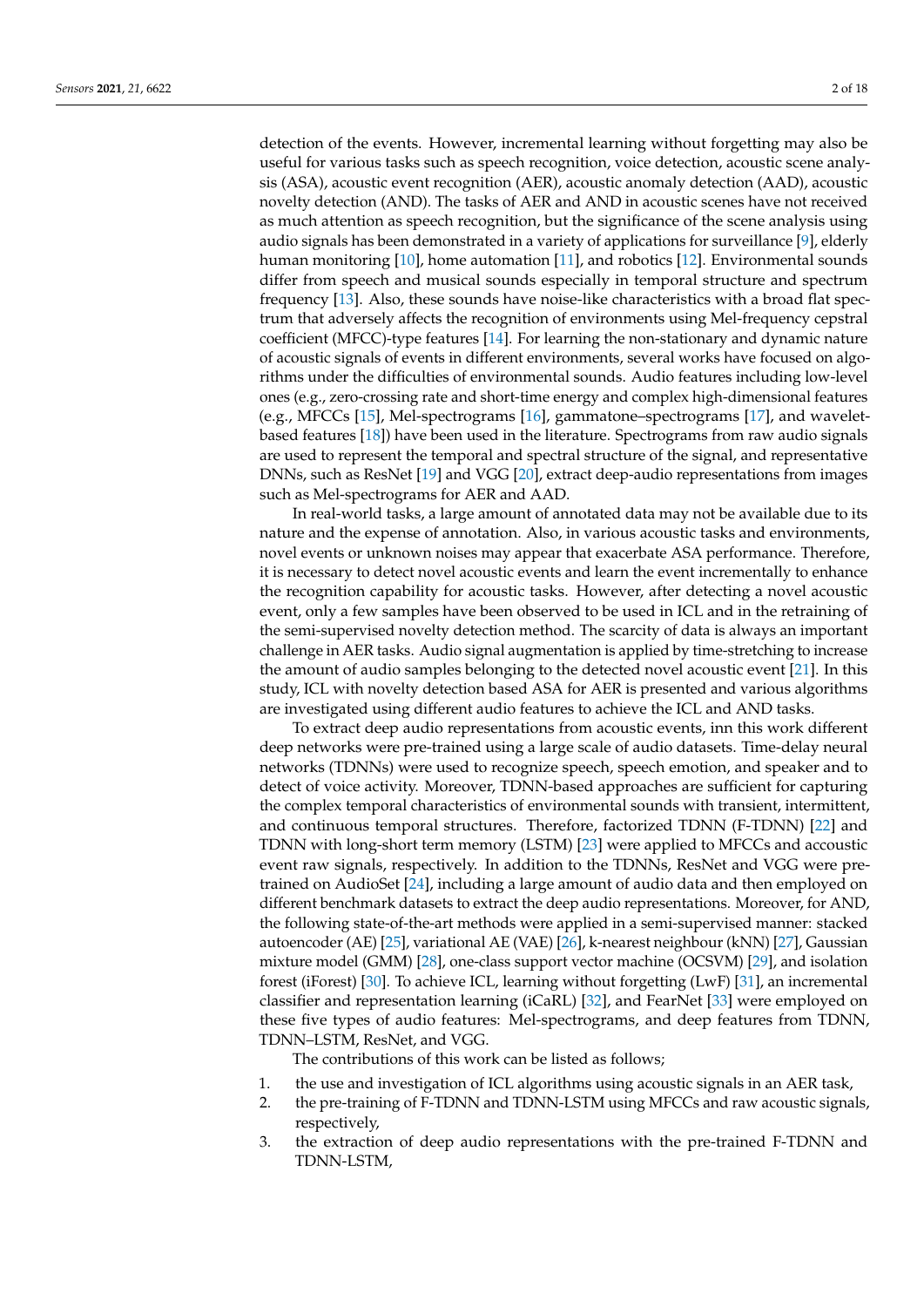- 4. the development of a semi-supervised AND method to detect new acoustic events for ICL,
- 5. the augmentation of audio signals to increase the number of features from the detected novel event for ICL and retraining of the AND algorithm,
- 6. the comparison of the deep features from the F-TDNN and TDNN-LSTM, and the state-of-the-art networks VGG-16 and ResNet-34 pre-trained using Mel-spectrograms from the same dataset,
- 7. the integration of ICL and AND in a single framework to achieve ICL without human supervision and
- 8. the collection of an audio dataset in a domestic environment.

To the best of our knowledge, the contributions regarding ICL with AND in acoustic tasks and pre-training of several networks for ICL and AND appear here for the first time in the literature. The proposed approach for ICL with AND was evaluated on the benchmark audio datasets ESC-10, ESC-50 [\[34\]](#page-15-24), UrbanSound8K (US8K) [\[35\]](#page-15-25), and the audio dataset (Domestic) collected by the authors using a microphone array located 1 m from the sound sources. The dataset was generated to achieve audio–visual and robotic tasks and investigate the microphone array in a domestic real environment.

The rest of the paper is organized as follows: Section [2](#page-2-0) is a discussion of the related work in AER, DNNs to extract audio features, novelty detection in audio features, and ICL. The steps of the proposed ASA approach for ICL with AND are given in Section [3.](#page-4-0) The implementation details of the techniques and algorithms used for feature extraction, AND and ICL, and the experiments are provided in Section [4.](#page-7-0) The performances of stacked AE, VAE, kNN, GMM, iForest, and OCSVM for novelty detection, and LwF, iCaRL, and FearNet for ICL on five different types of audio features, Mel-spectrograms, and deep features from TDNN, TDNN-LSTM, VGG-16, and ResNet-34 are discussed in Section [5.](#page-13-0) Finally, the conclusion and future work are given in Section [5.](#page-13-0)

# <span id="page-2-0"></span>**2. Background**

In recent years, significant attention has been paid to the use of deep-learning-based approaches for ASA to deal with several audition tasks such as acoustic scene classification (ASC), acoustic event recognition (AER), acoustic novelty detection (AND), and acoustic anomaly detection (AAD) using different types of audio features. Furthermore, several deep-network-based studies have been proposed for incremental class-learning (ICL) in different domains. This section describes works on the use of different audio features for ASA, augmentation of audio data, detection of novel acoustic objects and events, and incremental learning of new classes.

## *2.1. Acoustic Scene Analysis*

Various types of audio features have been employed to achieve ASA tasks (ASC, AAD, AND, and AER), which are composed of different types of time-frequency domain, cepstral and low-level audio features (Gammatone cepstral coefficients, MFCCs and variants [\[15\]](#page-15-5), log-frequency filter bank coefficients [\[36\]](#page-15-26), Mel-spectrograms [\[16\]](#page-15-6), and a combination of the MFCCs and Mel-filter bank features [\[37\]](#page-16-0)) have been used for ASC.

Many works have shown the substantially increased performances of deep neural networks (DNNs) using large datasets for AER. For the extraction of high-level feature representations, a deep belief network using spectrograms was proposed [\[38\]](#page-16-1). For transfer learning, a DNN was trained on a large dataset of a particular task, and then the network was applied to extract audio feature representations for a different dataset [\[21\]](#page-15-11). In the other DNN based work for AER, a CNN based approach was utilized on Mel-spectrograms [\[39\]](#page-16-2). As the input of the ResNet network, three-channel (RGB) images were used, so the spectrograms were converted to RGB images. Another study in which MFCCs were used as the input of a DNN was developed to construct x-vector embeddings for speaker verification tasks [\[40\]](#page-16-3). In addition, in several works, the TDNNs were exploited to recognize speech [\[41\]](#page-16-4), emotion [\[42\]](#page-16-5), speaker, or voice activity. However, the performances of TDNNs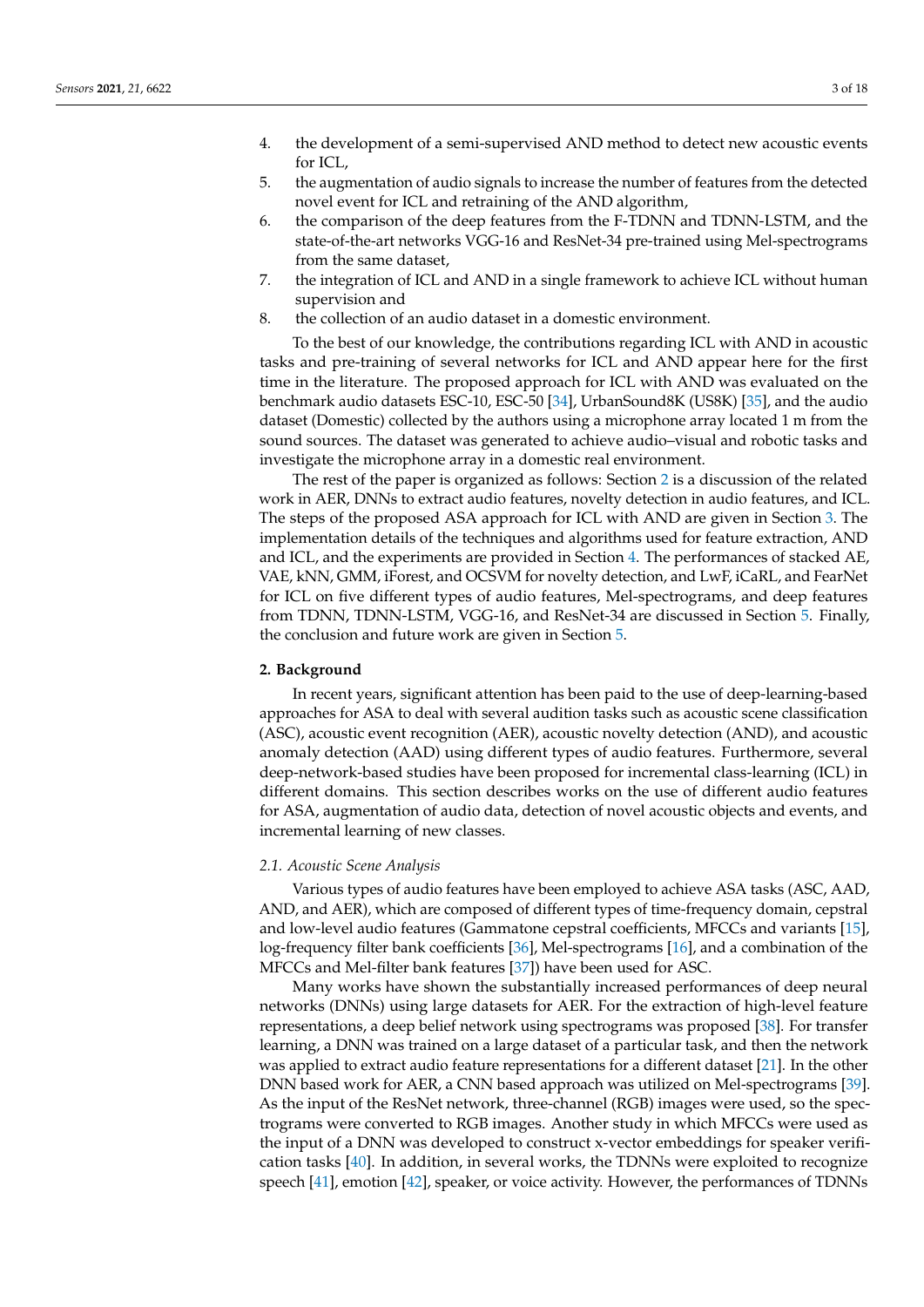have not been investigated using sounds in different acoustic environments. To enhance the performance of sound event detection, other DNN-based acoustic techniques such as noise reduction [\[43\]](#page-16-6), and dereverberation and beamforming [\[44\]](#page-16-7) have been investigated. In our study for AER and ICL, the effectiveness of transfer learning was demonstrated using TDNNs pre-trained on the sounds of AudioSet to extract the embedding of acoustic events.

For the augmentation of audio data, a few works have been presented, in which augmentation was performed on raw audio signals, spectrograms, and low-level audio features. The spectrograms extracted from the sounds in the ESC-50 dataset were augmented and used to generate a CNN-based ensemble method [\[45\]](#page-16-8). Its performance was compared to many state-of-the-art CNN networks used only for feature extraction including variants of ResNet and VGG, AlexNet, GoogleNet, and Inception. Pandeya et al. used a domestic cat sound dataset to augment the raw audio signals in the dataset by randomly time-stretching, pitch-shifting, inserting noises of different ranges and dynamic range compression [\[46\]](#page-16-9). The augmentation was also applied to the raw audio signals and the spectrograms extracted from the signals in an audio dataset of natural animal sounds to improve the classification of animal sounds [\[47\]](#page-16-10).

## *2.2. Novelty Detection on Acoustic Signals*

Another challenging problem for ASA is to detect novel scenes in which unknown acoustic events occur. For AND, unsupervised deep networks and traditional one-class anomaly detection methods have been developed by the training data of known classes [\[26,](#page-15-16)[48,](#page-16-11)[49\]](#page-16-12). Nguyen et al. proposed a semi-supervised method based on a convolutional VAE that used to detect anomalous sounds [\[50\]](#page-16-13). The deep feature representations extracted by ResNet and VGG from audio images such as Mel-spectrograms have been exploited for abnormal sound detection [\[51\]](#page-16-14). Hoang et al. proposed four DNNs for AAD where an audio feature vector was constructed from MFCCs, Mel-Spectrogram, Spectral Contrast, Short-Time Fourier Transform, and Chroma features used for different autoencoders to apply anomalous sound detection [\[52\]](#page-16-15). We employ MFCCs widely used in acoustic tasks corresponding to transformed log filter-bank energies by a discrete cosine transform [\[53\]](#page-16-16). In addition, an algorithm for few-shot learning was developed to detect rare sounds in background noises [\[54\]](#page-16-17). Furthermore, sequential AEs were used for AAD in industrial acoustic environments [\[55\]](#page-16-18). Even fewer studies have been conducted in the area of few-shot learning to detect new acoustic events. Shi et al. [\[56\]](#page-16-19) presented a few-shot method based on meta-learning for acoustic event detection.

## *2.3. Incremental Class-Learning*

Various ICL algorithms have been developed using architectural, regularization, and rehearsal strategies, in combination or independently, to learn classes incrementally while avoiding the problem of catastrophic forgetting. The major problem of incremental learning was investigated in several studies in which different types of deep networks were proposed. After learning a new class, the parameters of the new model should not deviate too far from the configurations of the previous model. One of the oldest ICL algorithms based on CNN is learning without forgetting (LwF) [\[31\]](#page-15-21), which focuses on transferring knowledge to overcome forgetting. Another ICL method called "incremental classifier and representation learning" (iCaRL), based on rehearsal and regularization approaches, was proposed in [\[32\]](#page-15-22) using an external memory of a fixed size for previous exemplars. iCaRL used a nearest-exemplar algorithm for classification and relied on preventing substantial changes using the memory. However, the iCaRL algorithm, which has been shown to provide the best ICL performance in many studies, requires the storage of knowledge from the learned classes. A generative approach known as FearNet [\[33\]](#page-15-23), based on a brain-inspired, dual-memory system achieves incremental learning of new classes by storing detailed statistics about known classes instead of the previous knowledge. For its incremental learning process, three short- and long-term memory networks and a decision network are exploited to choose the activated network. A few recent works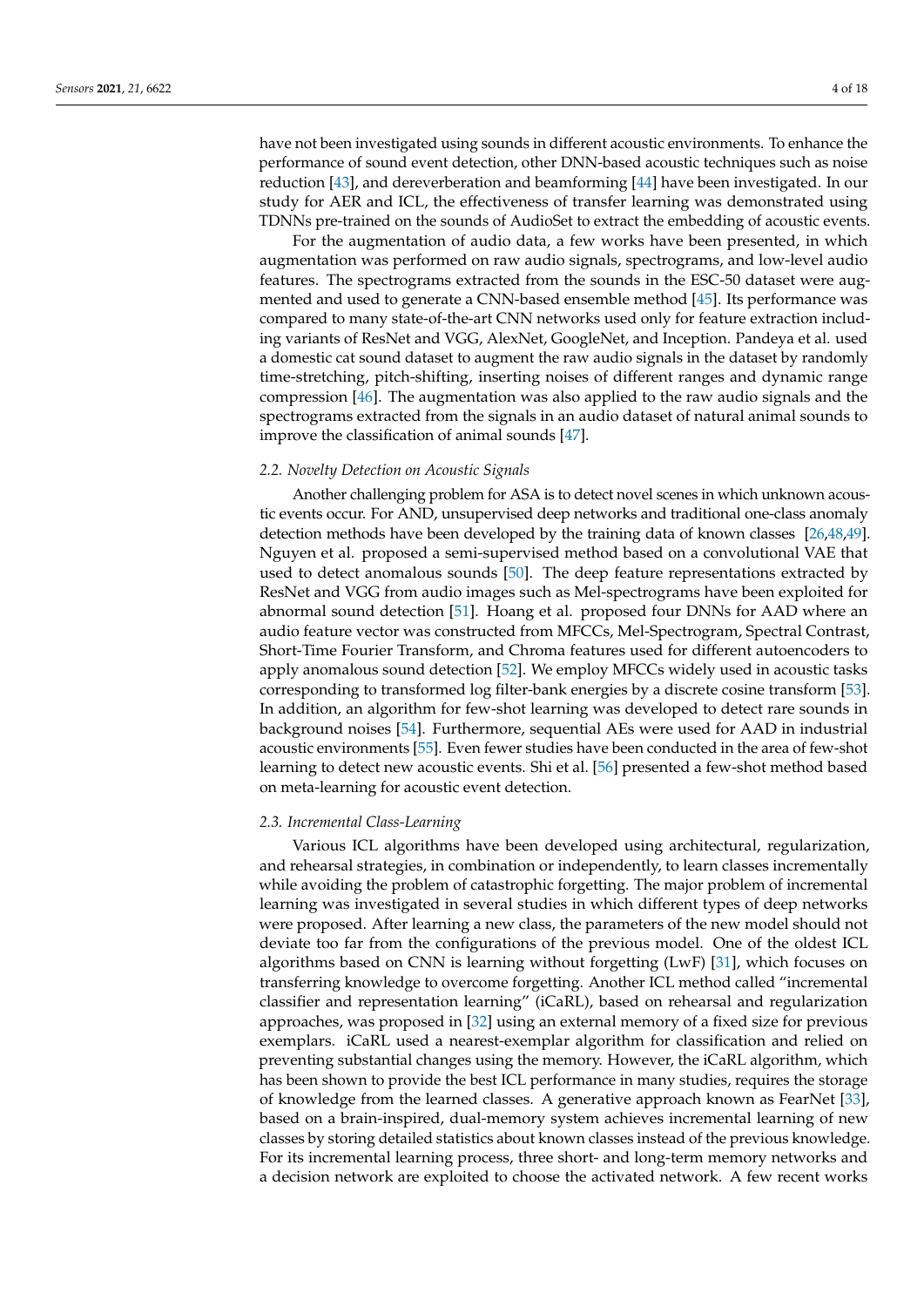have focused on incremental learning using CNN for AER. In [\[7](#page-14-6)[,8\]](#page-14-7), the performances of incremental learning were evaluated using Mel-spectrograms from one-second audio files. However, the detection of novel classes in the solutions to incremental learning, has not been addressed in the ICL studies. Furthermore, the works did not investigate widely used ICL algorithms and analyses of different audio features. To the best of our knowledge, ICL with AND has not yet been explored in the acoustic domain.

The lifelong learning problem has been widely studied using various types of machine learning. Some studies focused on combining it with novelty detection and few-shot learning. In one of these works [\[57\]](#page-16-20), an incremental approach with novelty detection based on a Parzen window kernel density estimator was proposed. This method was applied to data streams regarding gestures to cope with the problems of real-time data streams, such as concept drift and the existence of novel classes. Also, class-based incremental learning [\[58\]](#page-16-21) has been proposed, in which new classes are incrementally added to the model without forgetting the known classes. Ren et al. proposed incremental few-shot learning based on a meta-learning method (an Attention Attractor Network) to achieve few-shot learning incrementally without retraining the data [\[59\]](#page-16-22).

# <span id="page-4-0"></span>**3. Proposed Approach**

In this section, we introduce the proposed approach composed of six steps; (i) preprocessing, (ii) extraction of audio features, (iii) AND, (iv) augmentation of audio signals, (v) ICL, and (vi) AER (Figure [1\)](#page-4-1). The main goals in the AND, ICL, and AER steps are to learn the function of

- 1. a novel event detector retrained in a semi-supervised manner and
- 2. an acoustic event recognizer that can learn incrementally from new events detected in the AND step.

<span id="page-4-1"></span>

**Figure 1.** The block diagram of the proposed approach for incremental class-learning with novelty detection.

## <span id="page-4-2"></span>*3.1. Problem Definition*

To analyze and model an audio signal, windowing may provide more accurate and robust acoustic measures for segmentation of distinctive characteristics from the audio sample. The most popular windowing technique in this work is the sliding/moving window with a fixed length through the signal. Let *S<sup>i</sup>* be the raw signal of an acoustic event recording, *i*, segmented by the sliding window with a constant temporal length (400 ms) (also called a frame). Then,  $W_i^k \in R^T$ , where *k* is the index of the window, and *T* denotes the window size, which is the time dimension. The length is selected and several tests are conducted while preserving feature stability and event information. Each window,  $W_i^k$  is 50% overlapped by  $W_i^{k-1}$  where  $k = 2, 3, ..., N_i$ , and  $N_i$  is the number of windows from the signal of the event recording, *S<sup>i</sup>* . In the pre-processing step, after the windowing of the raw signal, window-based segmentation is applied to detect the ratio of silence and obtain the presence of sound events within all the 1-D windows,  $W_i^k$ . The sum of the samples for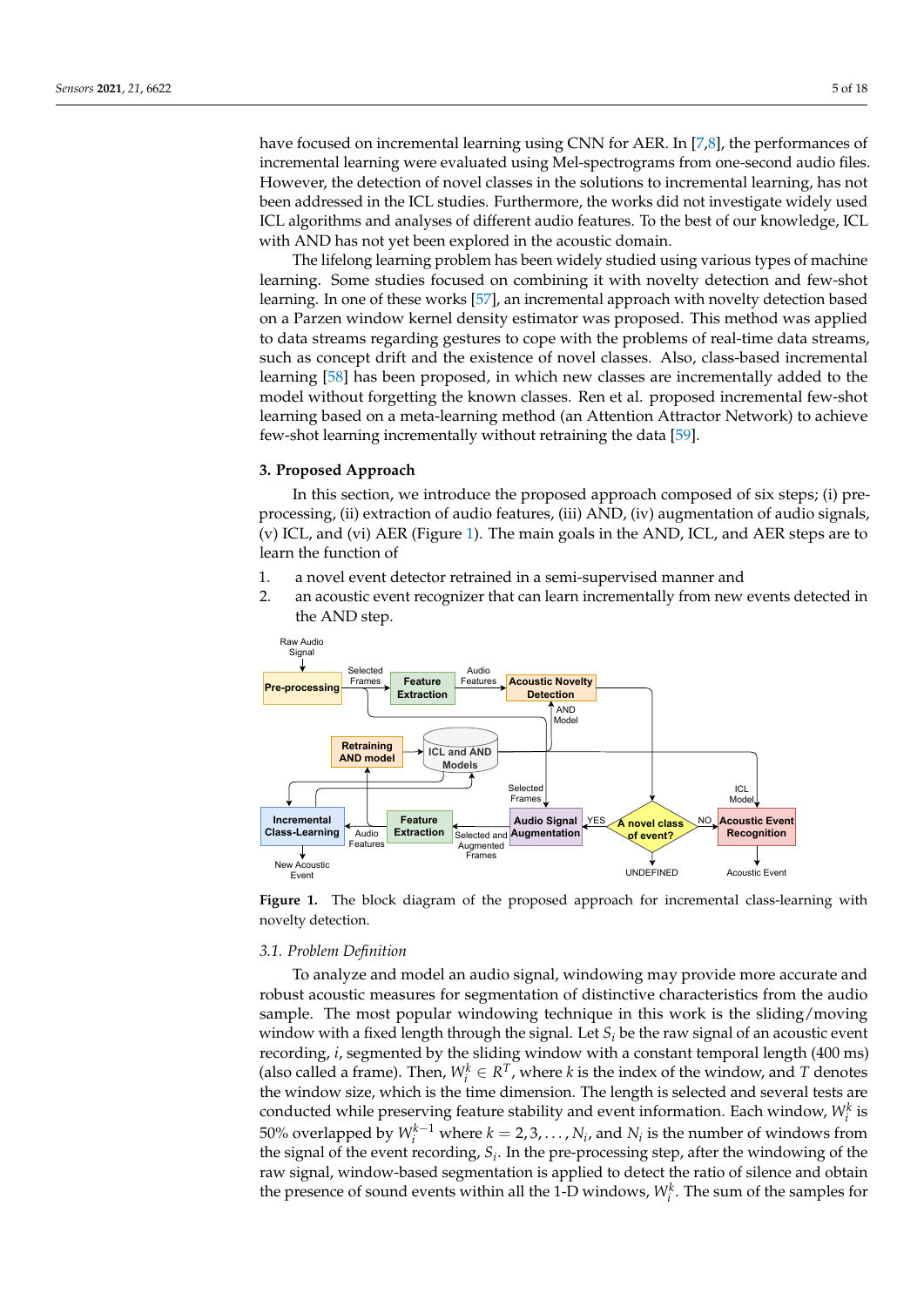each window is compared with the pre-defined silence threshold close to 0 indicating the absence of any sound activity;

$$
v_i^k = \sum_{t=1}^T W_i^k(t),\tag{1}
$$

where *t* denotes the time index in the samples of the *k*th window. Each window of the samples, the sum of which,  $v_i^k$ , is bigger than the silence threshold is selected for feature extraction.

### *3.2. Pre-Processing*

In the pre-processing step, in addition to the windowing and window selection explained in Section [3.1,](#page-4-2) the optimum values of the parameters are selected: the overlapping factor for windowing, the number of coefficients for the extraction of MFCCs, the window size in short-time Fourier transform and the hop size for the extraction of Mel-spectrograms. In addirtion, the optimal setting of the parameters for the algorithms is determined.

## *3.3. Feature Extraction*

In the feature extraction step, five feature types—deep audio representations of four pre-trained networks and a Mel-spectrogram—are extracted using the audio feature,  $X_i^k \in \{I_i^k, C_i^k, W_i^k\}$ . Each window is used to extract MFCCs,  $C_i^k$  (a fixed number of ddimensional feature vectors) and a Mel-spectrogram,  $I_i^k$ . The audio feature,  $X_i^k \in \{I_i^k, C_i^k, W_i^k\}$ is used to extract the deep audio features with 128 dimensions;  $D_i^k$  TDNN, TDNN-LSTM, VGG; and ResNet networks pre-trained with AudioSet, a large-scale dataset.

The F-TDNN, a deeper network than TDNN has four more channels, and the weight matrix of each TDNN layer is factorized by multiplying two smaller matrices to reduce the number of parameters in the layers [\[60,](#page-16-23)[61\]](#page-16-24). Instead of singular value decomposition in a traditional DNN, the factorized architecture is employed for the reduction and the fine-tuning of the parameters after the reduction. In the TDNN–LSTM architecture, two TDNN layers are replaced by LSTM layers. MFCCs,  $C_i^k$  of acoustic events, and the windows of the signal,  $W_i^k$  are used, respectively, as the input of the F-TDNN and TDNN–LSTM networks instead of spectrograms like VGG-16 and ResNet-34. The Mel-spectrogram is also directly used in AND, AER, and ICL tasks. Finally, we conducted AND and ICL experiments to compute the contribution of these five feature types to the performance of AND and ICL. The most appropriate feature types were selected for use in the ICL with AND experiment.

## *3.4. Acoustic Novelty Detection*

The AND step of the proposed method aims to detect novel acoustic events. The module has three possible outcomes ( "known", "unknown" or "undefined") depending on the novelty scores provided by the method and a two-level threshold strategy (Figure [1\)](#page-4-1). An audio sample of an event is detected as "unknown" if it significantly deviates from a pre-defined decision threshold for novelty according to its novelty scores. A function of the novelty detector  $(f_{and}: X_i^{k:N_i'} \to G_i$ , where  $N_i'$  denotes the number of selected windows) is to learn to compute a novelty score, *G<sup>i</sup>* of the raw signal, *S<sup>i</sup>* for AND. The average of the novelty detection outputs of the selected features,  $X_i^{k:N_i'}$  is calculated to obtain a scalar novelty score for each acoustic event recording, *i*. The detector is defined on the audio feature set of the known events, and the AND model of the detector is retrained by including the features of the recently detected novel event.

In case a score greater than the threshold for AND was obtained, it was compared with another threshold for AER to improve the precision of the ICL and AND, and to prevent the propagation of the error. If the score was less than or equal to the threshold for AER, the audio sample was detected as "undefined". Otherwise, the sample was presumed to be a "known" event and transmitted to the AER step for the prediction of its event class.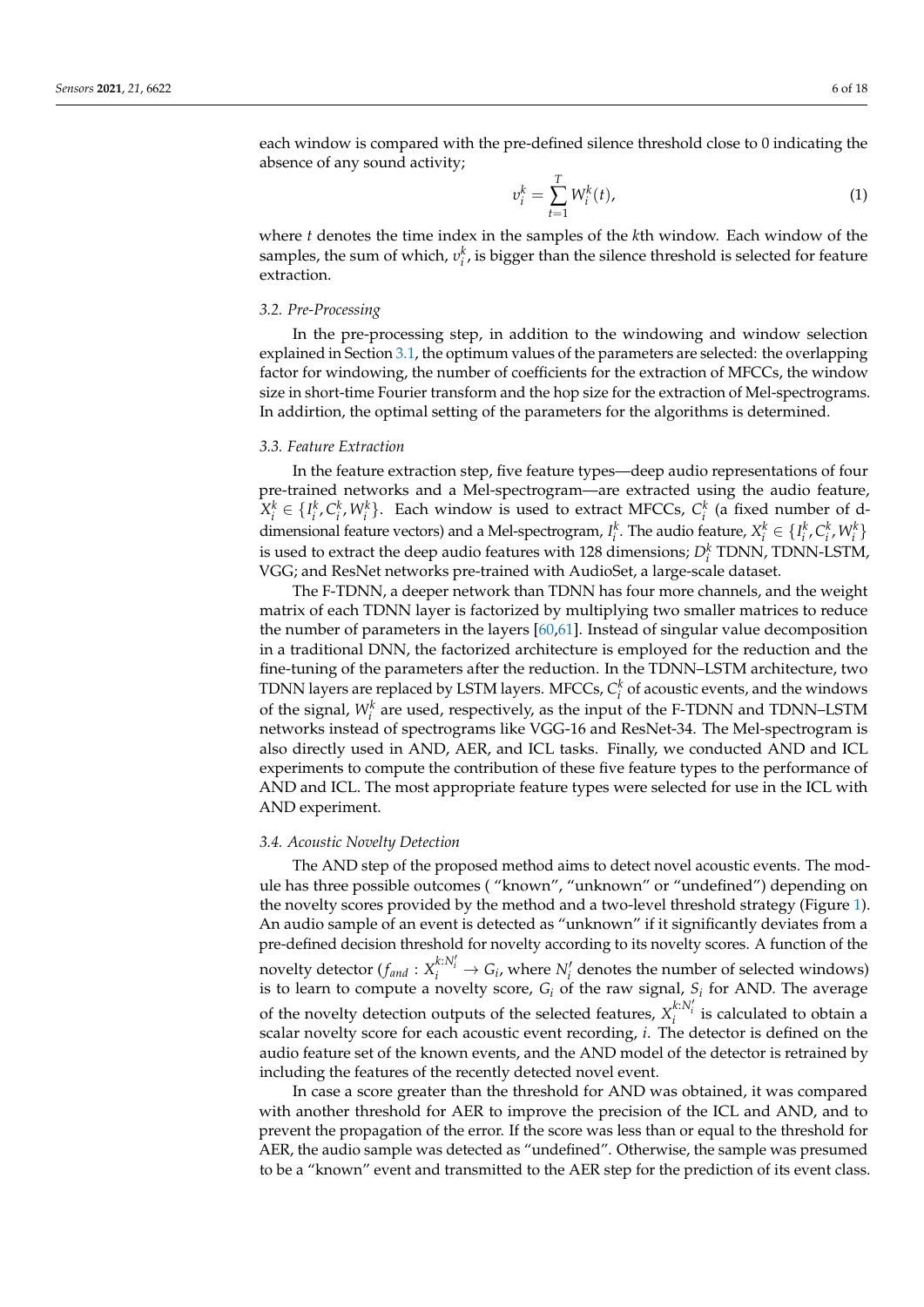The two-level thresholding strategy was adopted since false positives of AND might have negatively affected the performances of the ICL and AND algorithms.

A recently detected new acoustic class will inevitably have limited knowledge, which means sparsity may deteriorate the ICL and AND performances and cause over-fitting of ICL and AND models, or the forgetting of the old classes. To tackle the data sparsity problem, augmentation was directly applied to the raw audio signal of the new class, by time-stretching with randomly selected factors to increase the number of class samples. The stretching method changed the duration of the signal while preserving its spectral characteristic. The AND model was retrained by including new features of the selected windows from the actual and augmented signals in the previous training feature set. In the ICL step, only the features are incrementally learned.

ITo select the most appropriate AND method, six state-of-the-art one-class learning methods (stacked autoencoder (AE), variational AE (VAE), k-nearest neighbour (kNN), Gaussian mixture model (GMM), one-class support vector machine (OCSVM), and isolation forest (iForest)) were implemented. An AE is an unsupervised DNN comprised of an encoder and a decoder, which learns the input data to reconstruct robustly, so the AE is trained using the features of the known classes to detect a sample as a novel class that is not reconstructed well. In this work, a stacked AE, consisting of multiple AEs in a stacked form, and a VAE (a deep generative network combined with a statistics learning method to obtain a Gaussian mixture-like model) were used for AND. The stacked AE and VAE reconstructed the selected features, and the novelty score was the reconstruction error between the input features and the output of the AE networks. Moreover, these thresholds were automatically computed using the errors for AEs and novelty scores for the rest, and they identified for each algorithm after conducting several experiments for each dataset.

## *3.5. Incremental Class-Learning*

Incremental learning is the only solution for learning from streaming or ephemeral data in which the entire dataset is required to be stored in memory to learn from scratch when new information exists [\[6\]](#page-14-5). For incremental learning the traditional neural networks are prone to one of the most important bottlenecks: catastrophic forgetting. The forgetting problem is related to the plasticity–stability dilemma [\[62\]](#page-17-0) which occurs if a deep network is too plastic: the previously learned information is forgotten, and if the network is too stable, new information is not adequately learned. Therefore, to overcome the problem, various methods have been developed using the architectural, regularization and rehearsal strategies in combination or independently. Architectural strategies are aimed at learn new classes or information while maintaining previous knowledge. To avoid forgetting, the regularization strategy focuses on constraints on weight updates. Also, the rehearsal strategy is based on keeping a number of samples of the known classes instead of the entire data. In this study, audio features from selected windows of the original and augmented signals of new detected acoustic events are adapted to the ICL model. Unlike other ICLs, there is no human supervision for samples of a new class, so the algorithm is integrated with an AND method.

In the ICL step, an initial supervised setup for training includes a number of audio features,  $\{X_i^k, y_i^k\}_e$ , extracted from a randomly selected recording of a randomly selected acoustic event, *e* in which *i* is the index of the recording, and *y* is the label of the event. For ICL, the audio samples of unknown events are sequentially and disjointedly learned while avoiding the forgetting problem. Therefore, a function of an incremental acoustic event recognizer,  $f_{icl}: X_i^k \to y_i^k$  is learned.

We implemented a number of ICL methods (LwF, iCaRL, and FearNet) to investigate the performance of the incremental learning of novel classes with a special focus on the forgetting problem. In the LwF algorithm with an architectural strategy, the effect of forgetting was reduced by adding a term to the loss function of the network for the knowledge distillation to make the network output of new classes close to the original network output. iCaRL, which is based on a strategy of a combination of regularization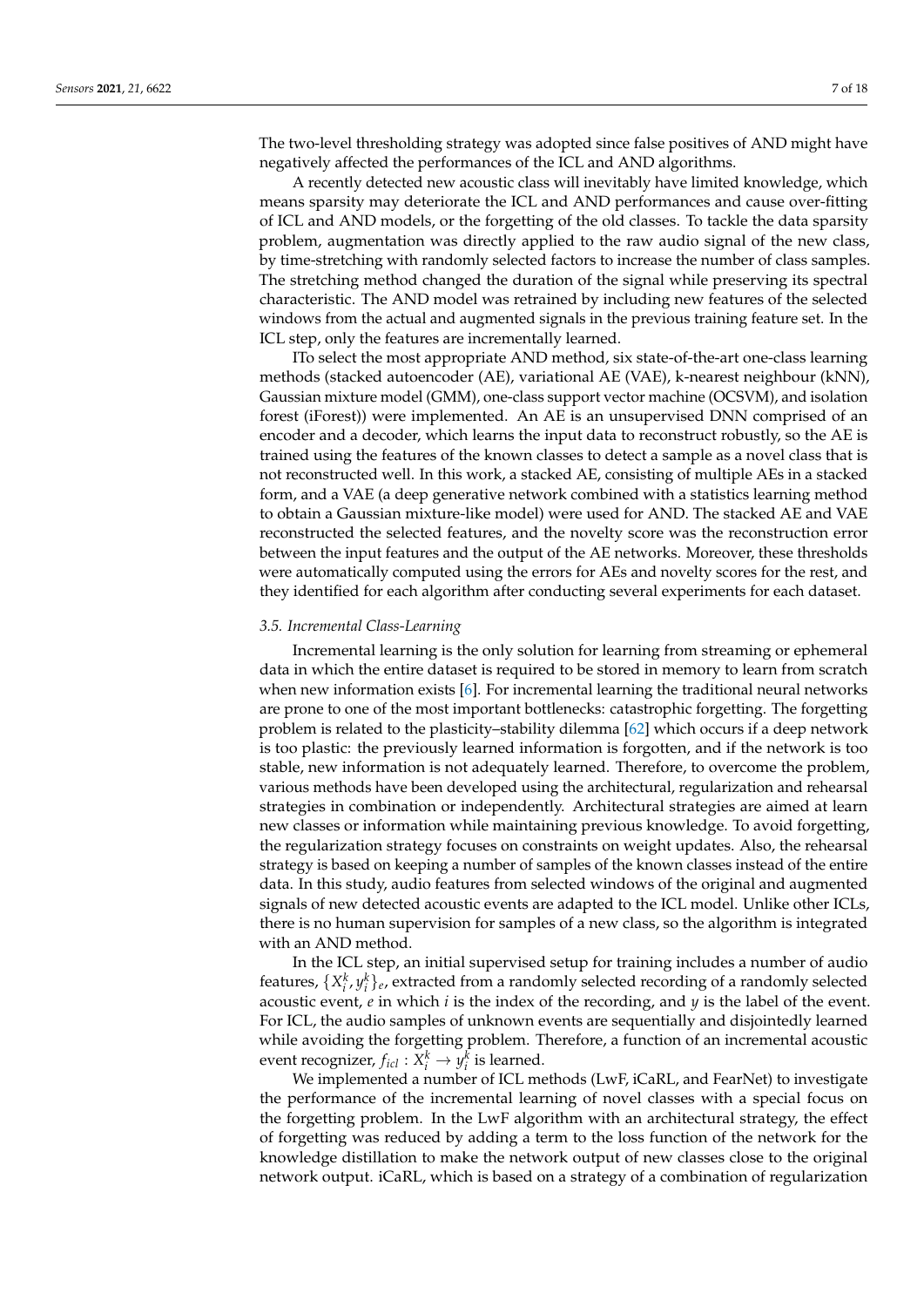and rehearsal, is also a incremental-class learner that is used to classify audio features by a nearest exemplar algorithm, and prevent catastrophic forgetting in the acoustic domain. The last ICL algorithm, FearNet [\[33\]](#page-15-23), is based on a dual-memory system inspired from mammalian brains to learn new samples in short-term memory by a hippocampal network, and progressively consolidate them in long-term memory using pseudorehearsal [\[2\]](#page-14-1) with a medial prefrontal cortex (mPFC) network. In addition, the basolateral amygdala, which is the third network, is exploited to decide whether to use the hippocampal or mPFC network for a sample.

## <span id="page-7-0"></span>**4. Results and Discussion**

# *4.1. Experimental Setup*

For the implementations, Scikit-learn, a python package for three novelty detection techniques (GMM [\[28\]](#page-15-18), OCSVM [\[29\]](#page-15-19), and iForest [\[30\]](#page-15-20)) and evaluation of the performances, and Keras for AEs and PyTorch for the ICL networks were used. Also, Librosa [\[63\]](#page-17-1), another python package for audio analysis and signal processing, was used for basic operations for the extraction of MFCC and Mel-spectrograms. The domestic dataset was collected by a Kinect microphone array. Specifically, the pre-training of F-TDNN, TDNN-LSTM, VGG and ResNet networks was run on a machine with Intel $\mathbb R$  Core<sup>TM</sup> i7-8700K CPU and Nvidia GeForce, GTX 1080Ti GPU.

## *4.2. Experimental Procedure*

In the experiments, three benchmark audio datasets (ESC-10, ESC-50 [\[34\]](#page-15-24), Urban-Sound8K (US8K) [\[35\]](#page-15-25)) and our domestic audio dataset were used to evaluate the performances of (1) algorithms with the aforementioned feature types for novelty detection, (2) algorithms with the feature types for ICL, and (3) selected ICL model and feature types for ICL with AND. ESC-10 is a subset of the ESC-50 dataset which consists of 5 different sound categories: animal, non-speech human, urban or outdoor, indoor, and natural. Each sound clip in this dataset was 5 s long with a sampling frequency of 44,100 Hz. ESC-10 comprised 10 classes from these categories (dog barking, rain, sea waves, baby crying, clock ticking, person sneezing, helicopter, chainsaw, rooster, and fire crackling). The other benchmark dataset, US8K included short audio clips of up to 4 s from indoor and outdoor environmental sounds. Finally, our domestic audio dataset comprised 436 short clips of 10 domestic events (opening and closing doors, footsteps, taking a shower, kettle whistling, vacuum cleaner, cooking, dishwasher, toilet flushing, washing machine) with a duration between 1 and 12 s with a sampling frequency of 44,100 Hz which was non-overlapping.

The MFCC with 20-dimension and Mel-spectrogram features was extracted for each selected window from the acoustic signal processed at sampling rate of 44,100 Hz, where the parameters were set as follows: window size of 400 ms, step size of 200 ms (overlap factor of 50%), and FFT size of 512.

In the experiments of AND and ICL, the performances of the algorithms with the audio feature types were analyzed to estimate the most informative feature representations. Therefore, the pre-trained TDNN, TDNN-LSTM, VGG-16, and ResNet-34 models were initialized for transfer learning using a subset of the AudioSet including 5800 h of video clips with an ontology of 527 types of sound events from YouTube. The subset consisted of 40 classes of the environmental, urban and domestic categories. For AND and ICL, the deep audio representations were extracted by VGG-16 and ResNet-34 from Mel-spectrograms, and by F-TDNN and TDNN-LSTM from the MFCCs and raw signal, respectively, of the sound samples in the ESC-10, ESC-50, US8K, and Domestic datasets.

The first experiment had several experimental setups with many scenarios in which a different number of known or unknown classes were used to compare the AND algorithms (stacked AE, VAE, kNN, GMM, iForest, and OCSVM) to find the most promising algorithms. In the scenarios for the ESC-10, US8K, and Domestic dataset classes, 1, 3, 5, and 7 were known, and the rest of the 10 were unknown, and one where only 1 class was unknown. For ESC-50, a different experimental setup was performed. It had scenarios in which 1,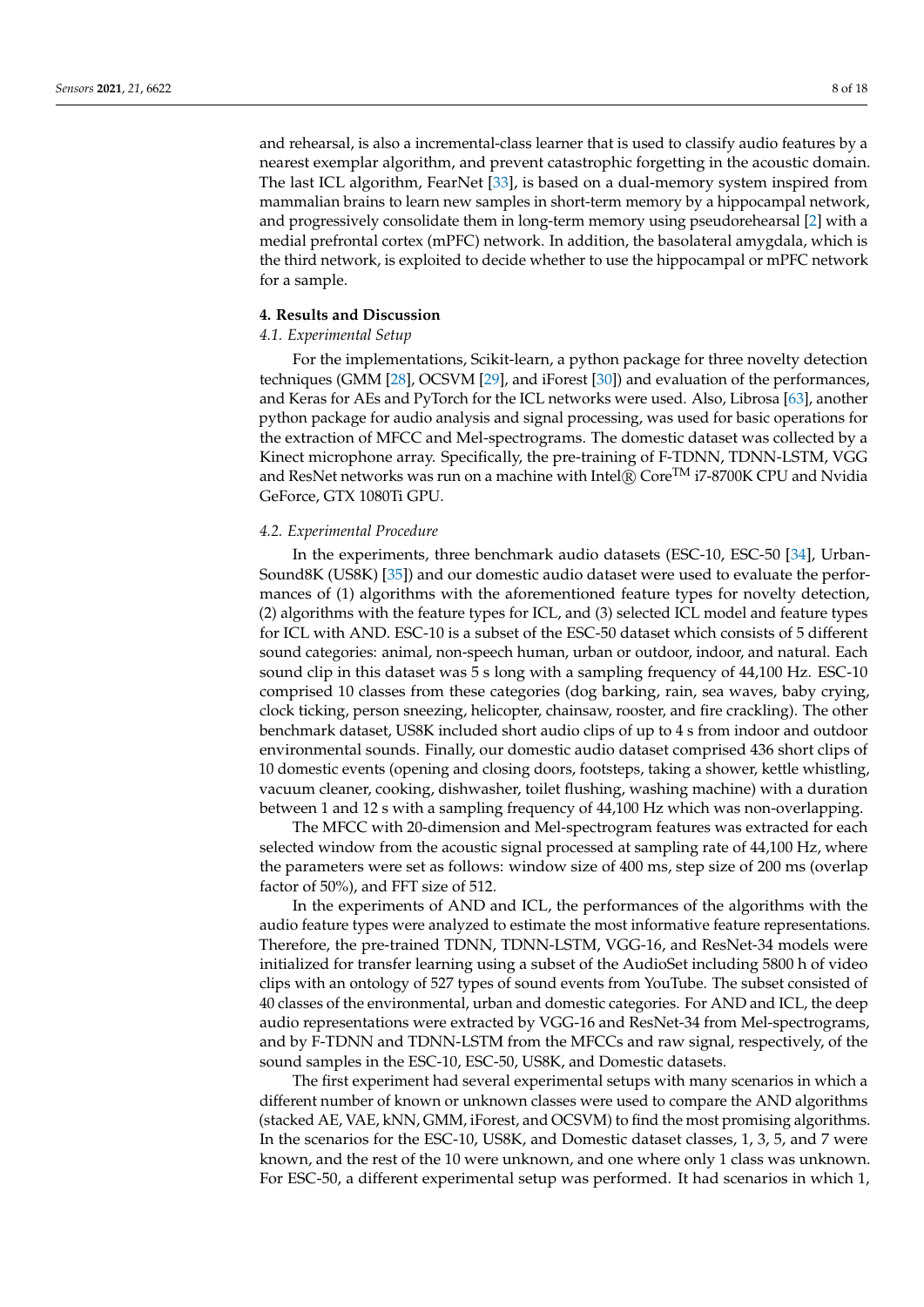5, 10, 20, 30, 40, and 45 event classes were known and the rest were unknown, and one where only 1 class was unknown (the rest of the 49 event classes were known). In the last experiment, the proposed approach for ICL with AND on the acoustic data is investigated in which the most suitable AND and ICL algorithms are applied to the best performing audio feature representations.

# *4.3. Evaluation Metrics*

To measure the performances of the AND algorithms, the average area under the curve (AUC) and F1-scores were calculated for each feature type and algorithm in each dataset. The AUC metric was generated by plotting the true positive rate vs. the false positive rate, and the AUC was computed from the success plot. The F1-scores were computed as the harmonic mean of precision and sensitivity (recall). The average of the accuracies in a test set, randomly selected from each dataset and the average F1-score, was used to assess the performances of the algorithms with the feature types for ICL and ICL with AND.

# *4.4. Results of Novelty Detection*

In the experiments of novelty detection, we aimed to detect new acoustic events by stacked AE, VAE, kNN, GMM, OCSVM, and iForest algorithms using Mel-spectrograms, and deep features extracted by TDNN, TDNN-LSTM, VGG, and ResNet networks. In Tables [1](#page-8-0)[–4,](#page-9-0) the average F1-scores of AND methods on each feature set extracted from the datasets were given for these AND scenarios for Domestic, ESC-10, US8K, and ESC-50. The best performances were observed on the deep features of VGG and F-TDNN through all the algorithms. Although several satisfactory performances were observed in stacked AE, kNN, and OCSVM algorithms, the GMM provided the best overall AND performance. Thus, in the experiment of the proposed ICL with AND approach, GMM was used.

Figure [2a](#page-9-1)–d, presents the best AUC scores obtained using an audio feature on each dataset when only one event was known. In this scenario, the features extracted by the VGG-16 network provided the best AND performances for Domestic (Figure [2a](#page-9-1)) and US8K (Figure [2c](#page-9-1)) datasets. In addition, using the features extracted from ESC-10 and ESC-50 shown in Figure [2b](#page-9-1),d, the best AUC scores were observed combining F-TDNN and VGG with AND methods. The AND performances using the ResNet-34 features were mostly close to the best results, but in some scenarios withf a high amount of known classes, the AND methods had poor performances using the features.

| Algorithm    | Mel-Spectrogram | <b>F-TDNN</b> | <b>TDNN-LSTM</b> | ResNet-34 | $VGG-16$  |
|--------------|-----------------|---------------|------------------|-----------|-----------|
| Stacked AE   | 89.7/92.1       | 91.7/94.0     | 86.1/88.3        | 90.1/92.9 | 92.8/95.0 |
| VAE.         | 83.5/86.2       | 84.1/85.2     | 80.7/81.7        | 87.3/90.3 | 88.9/91.1 |
| kNN          | 86.0/88.2       | 91.1/94.7     | 81.5/83.8        | 88.8/90.4 | 94.7/97.1 |
| <b>GMM</b>   | 92.7/94.4       | 96.1/97.2     | 86.5/86.7        | 92.3/94.2 | 96.4/97.4 |
| <b>OCSVM</b> | 86.3/90.6       | 86.1/91.2     | 80.1/87.5        | 85.1/91.7 | 91.4/94.9 |
| iForest      | 78.4/81.6       | 77.4/84.1     | 74.9/76.8        | 80.7/86.1 | 83.1/88.1 |

<span id="page-8-0"></span>**Table 1.** The Average F1/AUC Scores of AND on Domestic dataset.

**Table 2.** The Average F1/AUC Scores of AND on ESC-10 dataset.

| Algorithm    | Mel-Spectrogram | <b>F-TDNN</b> | <b>TDNN-LSTM</b> | ResNet-34 | <b>VGG-16</b> |
|--------------|-----------------|---------------|------------------|-----------|---------------|
| Stacked AE   | 83.1/86.8       | 76.4/83.1     | 70.4/74.3        | 81.5/86.1 | 81.4/88.7     |
| VAE.         | 76.0/83.2       | 76.1/83.4     | 66.4/67.8        | 83.8/86.3 | 81.3/85.2     |
| kNN          | 81.1/88.2       | 84.8/86.9     | 70.7/73.8        | 83.8/87.2 | 88.4/89.1     |
| <b>GMM</b>   | 80.5/87.9       | 85.1/88.9     | 77.0/77.7        | 83.0/86.7 | 89.0/89.1     |
| <b>OCSVM</b> | 80.5/85.8       | 78.1/81.1     | 76.2/74.1        | 83.1/85.0 | 86.2/88.3     |
| iForest      | 67.2 / 71.4     | 62.4/65.2     | 59.4/57.8        | 63.3/66.3 | 71.3/73.0     |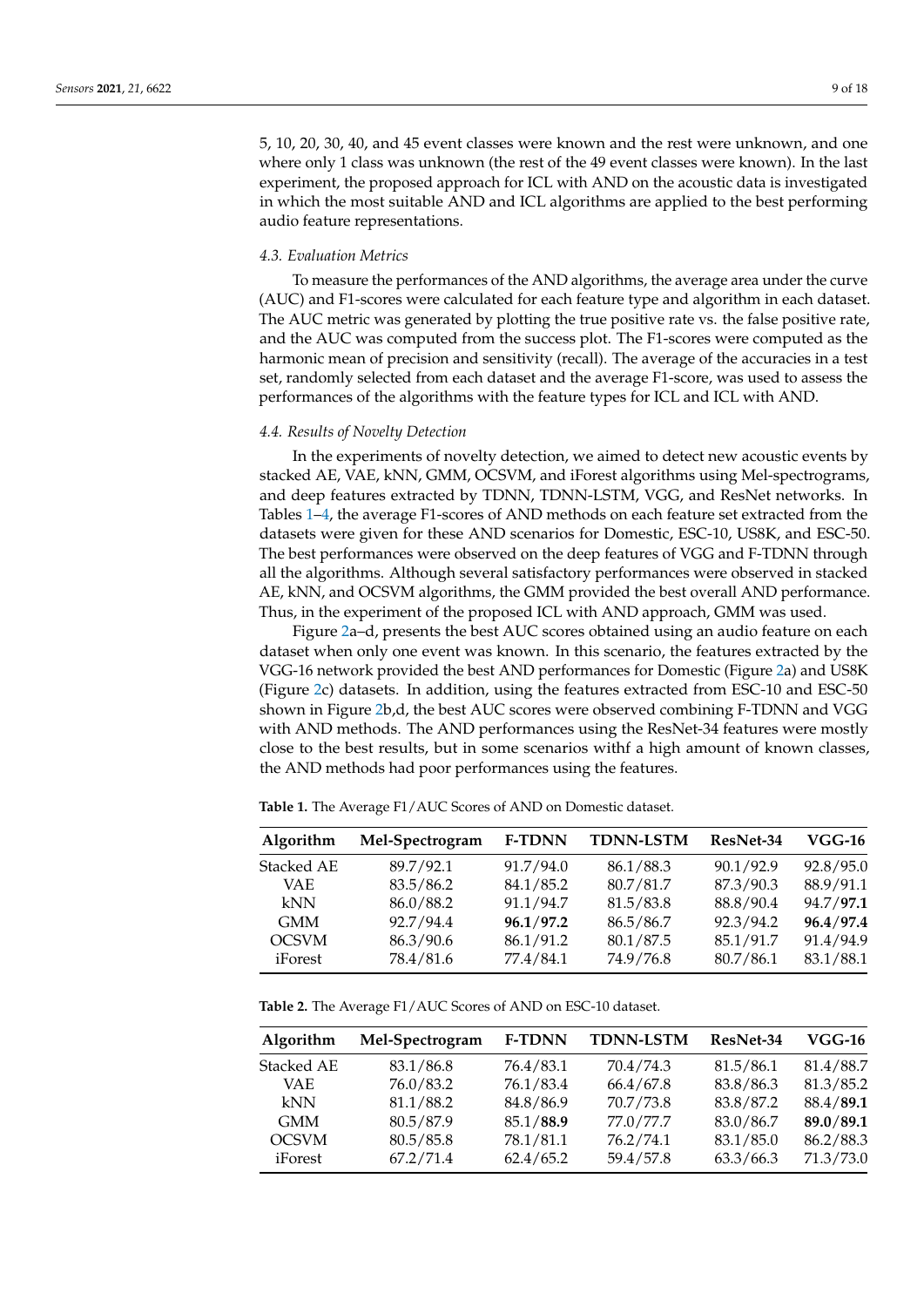| Algorithm    | Mel-Spectrogram | <b>F-TDNN</b> | <b>TDNN-LSTM</b> | ResNet-34 | $VGG-16$  |
|--------------|-----------------|---------------|------------------|-----------|-----------|
| Stacked AE   | 65.7/74.6       | 63.8/68.9     | 59.9/63.3        | 80.8/84.4 | 81.3/84.8 |
| VAE          | 62.2/68.6       | 60.1/66.6     | 56.7/62.4        | 74.8/77.9 | 74.7/76.7 |
| kNN          | 72.5/78.7       | 69.2/74.8     | 65.5/72.8        | 83.5/87.1 | 82.0/85.6 |
| <b>GMM</b>   | 70.8/78.9       | 73.0/78.9     | 71.2/78.5        | 80.1/85.9 | 85.1/87.7 |
| <b>OCSVM</b> | 68.9/71.3       | 65.1/68.9     | 66.1/73.5        | 76.4/80.1 | 84.1/87.3 |
| iForest      | 60.5/62.8       | 59.7/64.0     | 55.8/57.7        | 62.2/66.8 | 63.3/68.2 |

**Table 3.** The Average F1/AUC Scores of AND on US8K dataset.

<span id="page-9-0"></span>**Table 4.** The Average F1/AUC Scores of AND on ESC-50 dataset.

| <b>Algorithm</b> | Mel-Spectrogram | <b>F-TDNN</b> | <b>TDNN-LSTM</b> | ResNet-34 | <b>VGG-16</b> |
|------------------|-----------------|---------------|------------------|-----------|---------------|
| Stacked AE       | 68.9/69.8       | 65.5/67.6     | 58.1/60.4        | 68.9/70.1 | 71.6/72.7     |
| VAE.             | 53.4/58.9       | 60.9/64.4     | 59.9/62.2        | 67.4/68.8 | 66.3/69.7     |
| kNN              | 67.9/70.7       | 66.6/68.3     | 60.1/63.8        | 70.9/71.8 | 70.4/71.1     |
| <b>GMM</b>       | 71.0/73.8       | 68.1/69.8     | 59.5/64.7        | 71.2/73.4 | 71.9/73.4     |
| <b>OCSVM</b>     | 68.9/71.4       | 64.3/66.8     | 58.8/60.0        | 65.7/68.8 | 68.1/69.4     |
| iForest          | 52.2/54.2       | 56.1/58.2     | 48.1/52.8        | 56.2/58.1 | 59.2/60.1     |

<span id="page-9-1"></span>

(**a**) The VGG-16 network with the AND methods (**b**) The F-TDNN with the AND methods on ESCon Domestic. 10.



(**c**) The VGG-16 network with the AND methods (**d**) The VGG-16 network with the AND methods on US8K. on ESC-50.

**Figure 2.** The AUC curves of the best performances obtained in the AND scenario in which only one event is known on the datasets: (**a**) Domestic, (**b**) ESC-10, (**c**) US8K, and (**d**) ESC-50.

When most of the events were known, but only one event was unknown, VGG and F-TDNN provided the best novelty detection performances within most of the AND experiments. The AND performances of the features with the best AND methods are demonstrated in Figure [3a](#page-10-0)–d, which were obtained in the most complicated AND scenario; that is, only one event was unknown.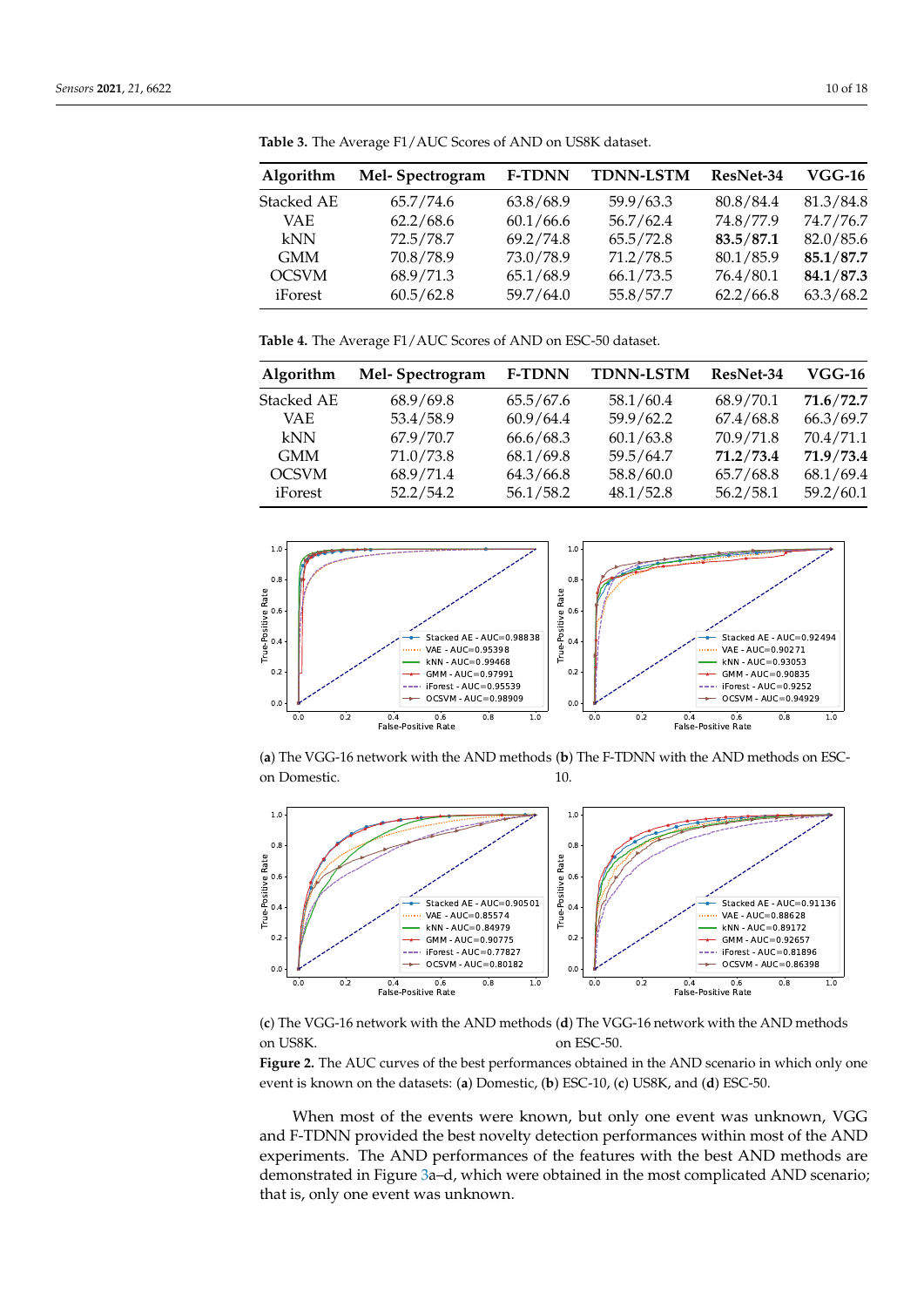

<span id="page-10-0"></span>

(**a**) The VGG-16, F-TDNN and ResNet-34 net-(**b**) The VGG-16, F-TDNN and ResNet-34 with work with the AND methods on Domestic. the AND methods on ESC-10.



(**c**) The VGG-16 and ResNet-34 network with the (**d**) The VGG-16 and ResNet-34 network with the AND methods on US8K. AND methods on ESC-50.

**Figure 3.** The AUC curves of the best performances of the AND methods in the most complicated AND scenario in which only one event is unknown on the datasets: (**a**) Domestic, (**b**) ESC-10, (**c**) US8K, and (**d**) ESC-50.

## *4.5. Results of the Incremental Class-Learning Experiments*

In the ICL experiments, the performances of the LwF, iCaRL, and FearNet on the audio feature types were obtained without AND, while incrementally learning the rest of the acoustic event classes in a sequential way. The ICL performances were compared for accuracy changes observed using a test set including several samples of all the known events after each new event was learned.

Figure [4a](#page-11-0)–d demonstrates the changes in accuracy values while the LwF model was incrementally learning the classes. In our dataset, Domestic, ResNet features provided the best performance (Figure [4a](#page-11-0)), and VGG and ResNet obtained similar accuracy values after each class was learned (Figure [4b](#page-11-0)). Furthermore, in the most complex datasets (US8K and ESC-50) the deep features of VGG, ResNet and F-TDNN provided similar ICL performances as shown in Figure [4c](#page-11-0),d. The accuracy values decreased less than 20% at the end. The worst ICL performance was obtained on each dataset using audio feature representations by TDNN–LSTM.

In Figure [5a](#page-11-1)–d, the accuracy changes obtained using iCaRL are demonstrated on these audio features. The best performance for each dataset was exhibited with the VGG features, and the performances with the VGG and ResNet features were similar when using the ESC-50, which comprised 50 distinct acoustic classes with several sounds. In addition, the worst performances of the algorithm with the Mel-spectrograms and the deep features of the TDNN–LSTM network were observed for each dataset. On the other hand, the FearNet algorithm achieved the highest performance using the deep features of VGG and F-TDNN (Figure [6a](#page-12-0)–d) compared with the other feature types. The best average accuracy value using the deep features of VGG and F-TDNN was by the FearNet algorithm (Table [5\)](#page-13-1). For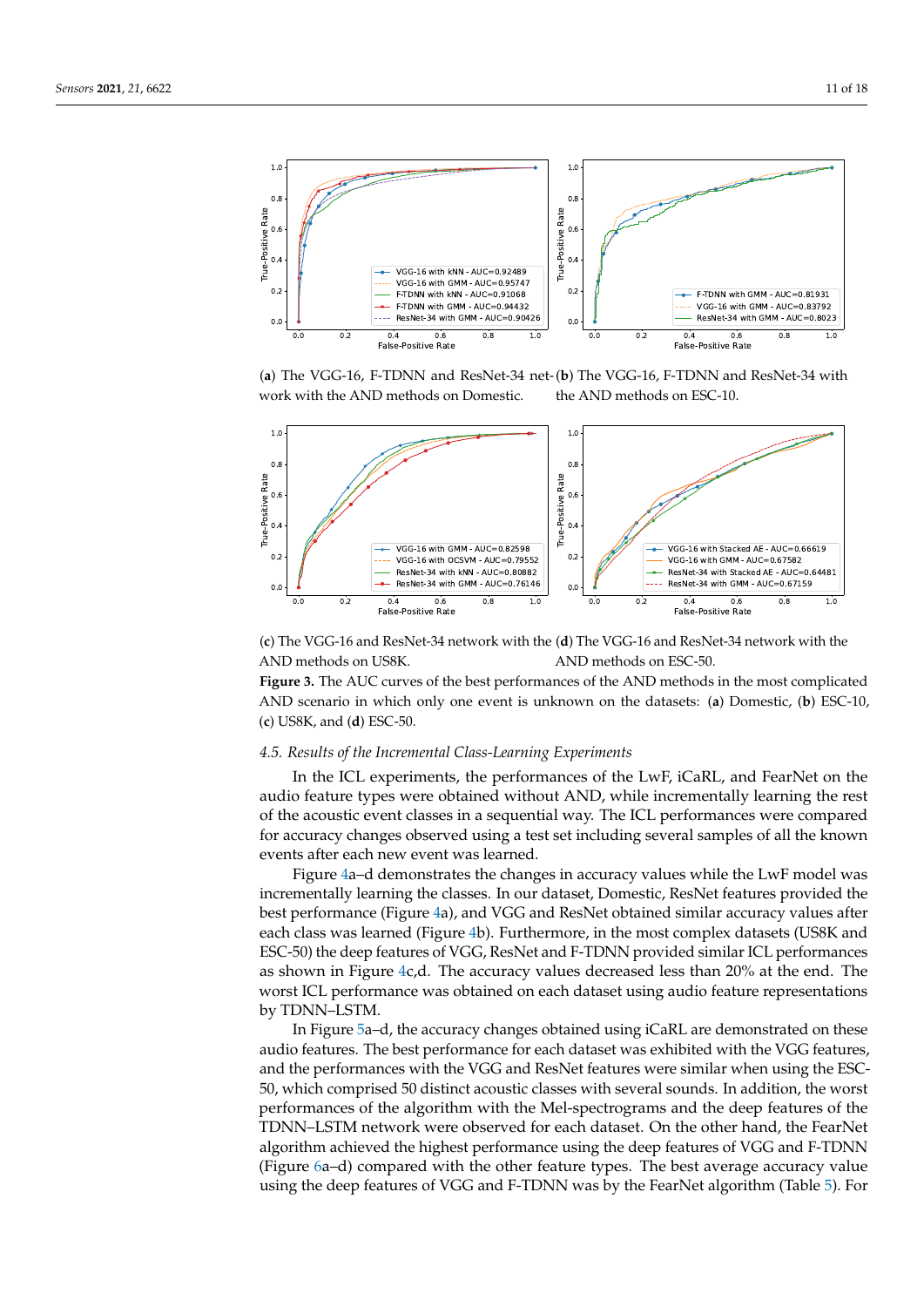ICL, the deep representations provided better results than the Mel-spectrograms using all the ICL algorithms; therefore, the VGG and F-TDNN features were selected for the experiment of ICL with GMM.

<span id="page-11-0"></span>

(**c**) The ICL performance of LwF on US8K. (**d**) The ICL performance of LwF on ESC-50. **Figure 4.** The average accuracy changes while incrementally learning new classes by LwF on the datasets: (**a**) Domestic, (**b**) ESC-10, (**c**) US8K, and (**d**) ESC-50.

<span id="page-11-1"></span>

**Figure 5.** The average accuracy changes while incrementally learning new classes by iCaRL on the datasets: (**a**) Domestic, (**b**) ESC-10, (**c**) US8K, and (**d**) ESC-50.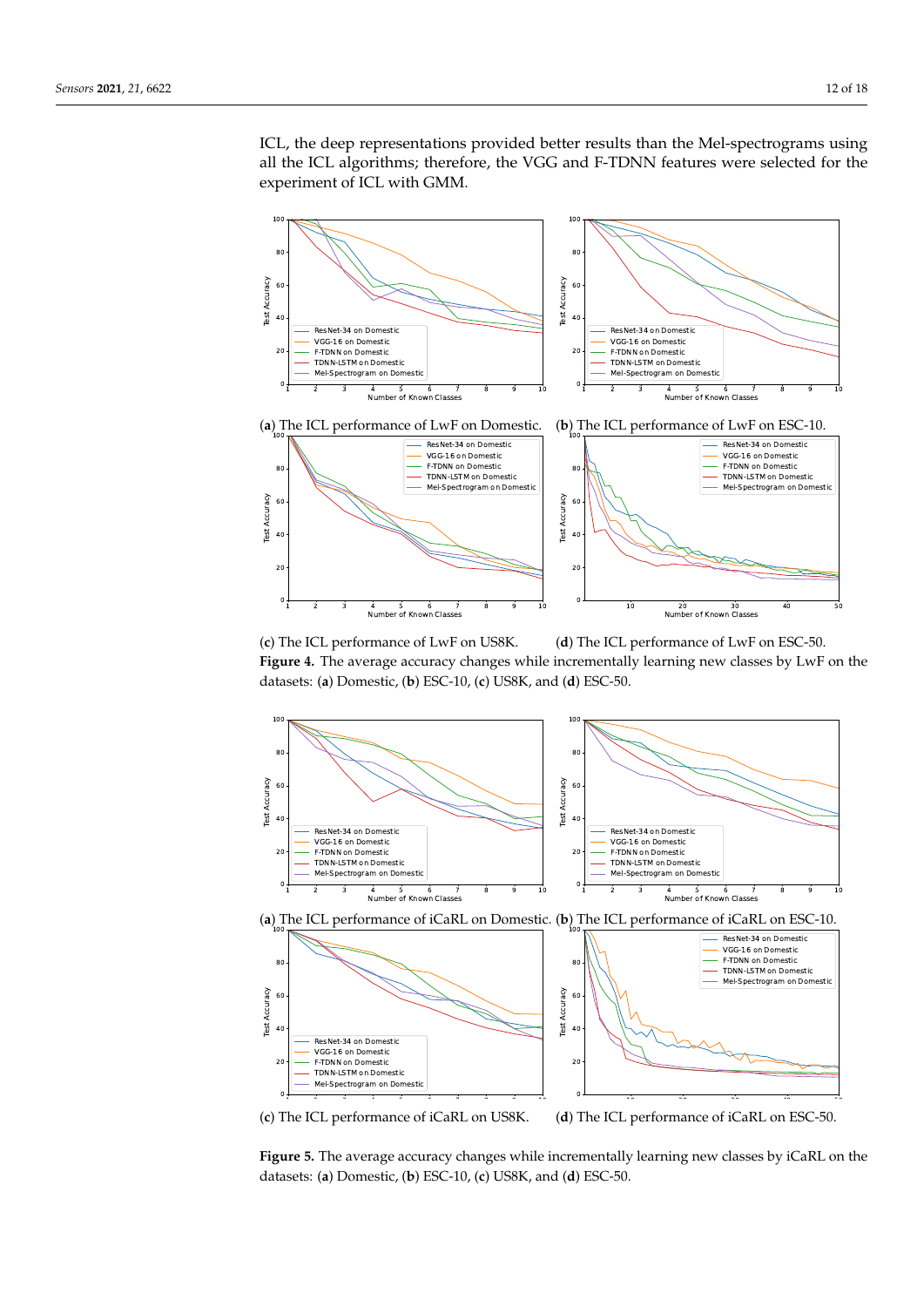The ICL performances of the FearNet algorithm on the datasets are demonstrated in Figure [6a](#page-12-0)–d. For most of the results, the FearNet provided the best overall performances on each dataset. However, the iCaRL algorithm also had suitable ICL performances, but it is observed that the previously learned acoustic events were forgotten while incremental learning using the LwF model. Therefore, in the last experiment, ICL with AND, the iCaRL, and FearNet algorithms were used to learn the new events detected by the GMM algorithm using the deep features extracted by the pre-trained VGG and TDNN (Section [4.6\)](#page-12-1).

<span id="page-12-0"></span>

(**a**) The ICL performance of FearNet on (**b**) The ICL performance of FearNet on ESC-10. Domestic.



(**c**) The ICL performance of FearNet on US8K. (**d**) The ICL performance of FearNet on ESC-50.

Figure 6. The average accuracy changes while incrementally learning new classes by FearNet on the datasets: (**a**) Domestic, (**b**) ESC-10, (**c**) US8K, and (**d**) ESC-50.

# <span id="page-12-1"></span>*4.6. Results of Incremental Class-Learning with Novelty Detection*

Using VGG and F-TDNN features, the FearNet and iCaRL algorithms were used for incremental learning on the new classes detected by GMM (Figure [1\)](#page-4-1). In the AND step, multiple different audio samples of an event may have been detected as a new class. To evaluate the performances of ICL prediction, an audio sample of an event was labeled as a pseudo-label of the event, and the accuracy values were computed regarding the actual labels of the base events and predicted pseudo-labels. In Table [6,](#page-13-2) the average accuracy values of five different experiments using the proposed approach are listed in which each sample of an audio feature representation detected as a new class of acoustic events was incrementally learned. In Figure [7,](#page-13-3) the changes of accuracy values obtained after the detection of each new class are shown in which the best performance on the largest dataset (ESC-50) was obtained by the FearNet algorithm using VGG features similar to the ICL experiments. Furthermore, this experiment started with a randomly selected class, and the GMM detected 214 new acoustic events over time.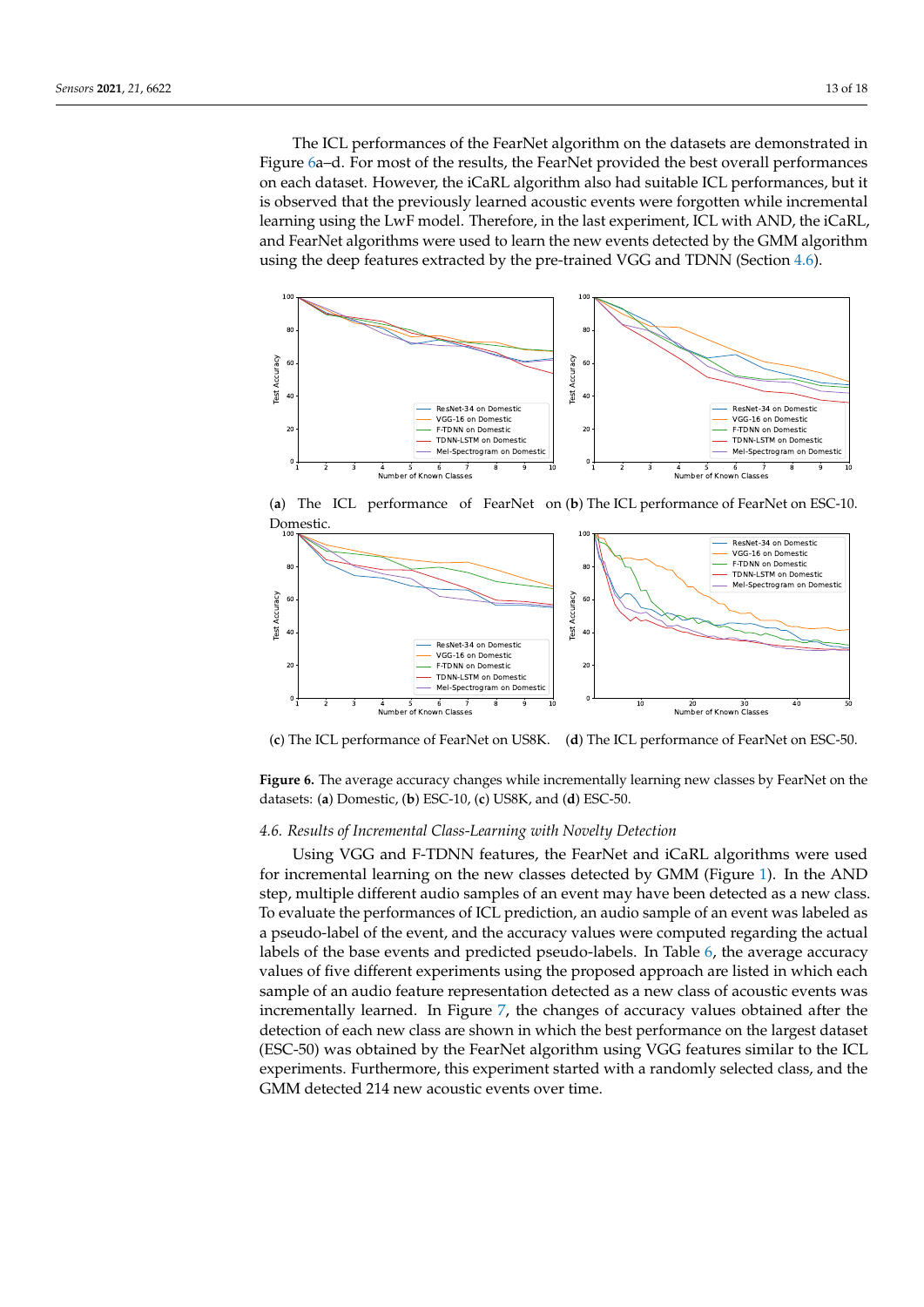<span id="page-13-3"></span>

**Figure 7.** The performances of FearNet and iCaRL with GMM on ESC-50 in which the deep features, VGG, and F-TDNN of new classes detected by GMM are incrementally learned.

<span id="page-13-1"></span>**Table 5.** The average accuracy values of the ICL algorithms using VGG/F-TDNN features in five experiments.

| <b>Algorithm</b> | Domestic  | <b>ESC-10</b> | <b>US8K</b> | <b>ESC-50</b> |
|------------------|-----------|---------------|-------------|---------------|
| LwF              | 69.4/64.8 | 64.2/60.0     | 57.1/54.4   | 24.1/20.9     |
| iCaRL            | 78.5/77.6 | 68.1/68.3     | 62.1/59.6   | 28.1/21.1     |
| FearNet          | 80.7/81.4 | 74.3/71.0     | 63.8/59.5   | 30.8/24.7     |

<span id="page-13-2"></span>**Table 6.** The average accuracy values of the ICL algorithms with GMM using VGG/F-TDNN features and number of detected classes in three experiments.

| <b>US8K</b>  | <b>ESC-50</b>                 |
|--------------|-------------------------------|
| 42.4/36.2/40 | 14.4/9.7/226<br>17.8/14.7/226 |
|              | 43.9/39.3/40                  |

# *4.7. Discussion*

The experimental evaluations demonstrated that a new acoustic class can be successfully detected and incrementally learned. The most suitable performances were presented by the algorithms using the VGG features. Unlike TDNN–LSTM, F-TDNN provided satisfying ICL performances on these datasets. For the ICL of the detected classes, the iCaRL method provided the best performance. Therefore, only audio information directly from the targets can be used to achieve ICL of detected novel acoustic classes.

In the ICL experiments, we showed that the performances of the ICL algorithms in the acoustic domain were comparable to the results in other domains such as computer vision, image processing or pattern recognition. Therefore, the ICL with AND approach can be used for various acoustic problems in which incremental learning of new tasks/classes may be required (e.g., bioacoustic [\[64\]](#page-17-2), acoustic anomaly detection [\[55\]](#page-16-18), or robot audition), and for multi-modal problems including sound such as audio-visual recognition tasks [\[65\]](#page-17-3).

#### <span id="page-13-0"></span>**5. Conclusions**

In this work, for the first time, the incremental class-learning (ICL) of acoustic events was developed and investigated on different types of audio features in benchmark audio datasets such as ESC-10, ESC-50, US8K, and our dataset, Domestic. Therefore, we proposed a novel ICL approach by integrating it with an acoustic novelty detection (AND) method for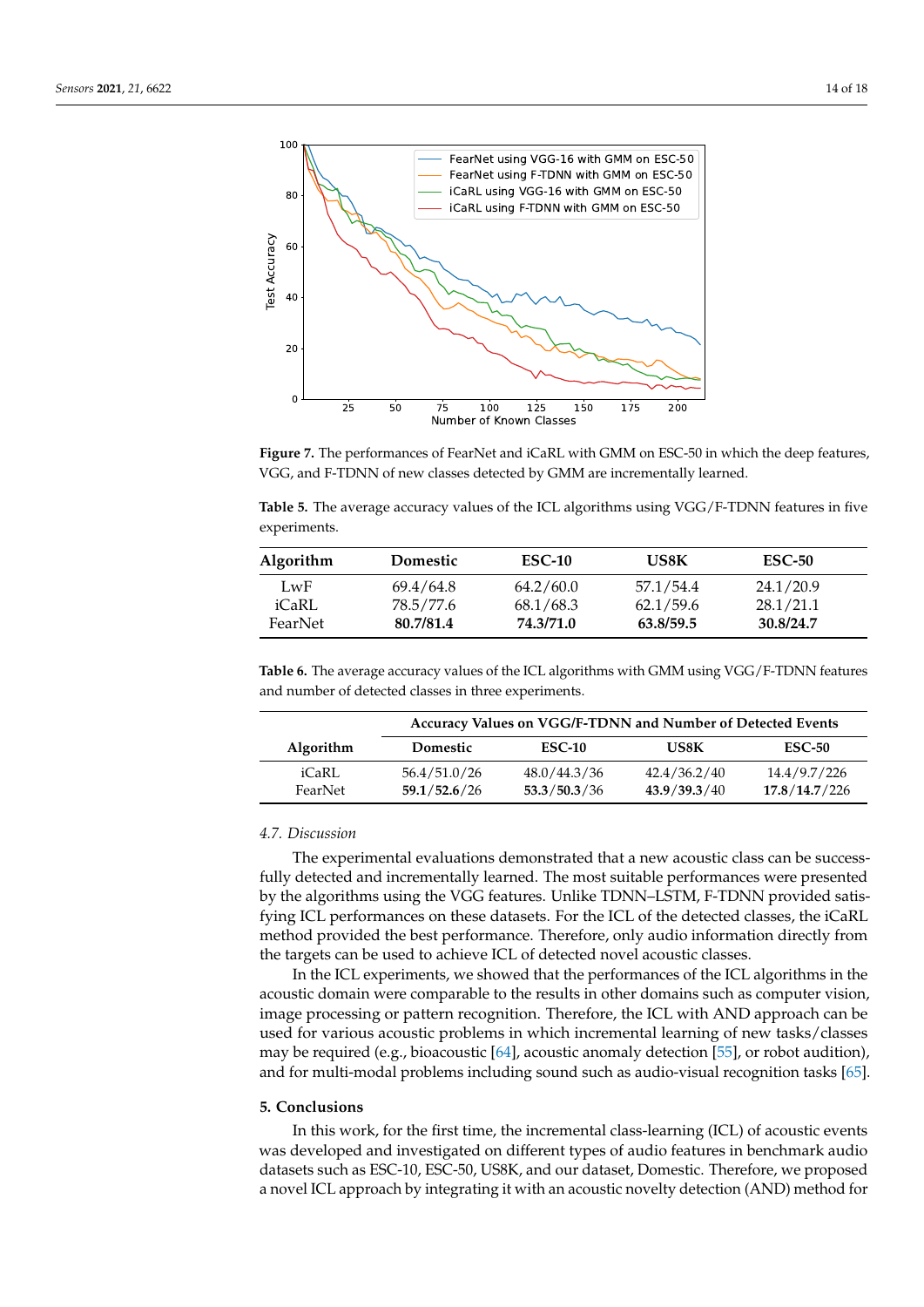human-like lifelong learning. In this study, the AND was employed in a semi-supervised manner by retraining the AND model with features from the actual and augmented signals of the recently detected novel event class. In the experiments, the performances of the AND and ICL methods using five audio features, Mel-spectrograms, and deep features of the pre-trained F-TDNN, TDNN-LSTM, VGG-16, and ResNet-34 were evaluated to estimate the most appropriate feature types and algorithms for ICL with AND. In addition, this study is one of the few works on the extraction of embeddings of acoustic events by pre-trained TDNNs.

In the acoustic ICL tasks, new audio classes were detected by an AND algorithm, and then ICL wass achieved on the detected new classes, while the ICL was applied to the labeled novel classes in other ICL works.

Regarding future work, the number of acoustic event classes to be recognized will be increased to the order of hundreds and the performance of the proposed approach will be verified. Furthermore, due to the availability of a large amount of instances belonging to unknown classes in addition to previously learned classes, a semi-supervised method will be developed to incrementally learn the instances of unknown and known classes.

**Author Contributions:** Conceptualization, B.B. and G.I.; methodology, B.B. and G.I.; supervision, G.İ.; project administration, G.İ.; writing—original draft, B.B.; writing—review and editing, B.B. and G.İ.; data curation, B.B.; formal analysis, B.B.; investigation, B.B.; resources, B.B. and G.İ.; software, B.B.; visualization, B.B.; validation, B.B.; funding acquisition, G.I. All authors have read and agreed to the published version of the manuscript.

**Funding:** This work was supported by the Scientific Research Project Unit (BAP) of Istanbul Technical University, Project Number: MOA-2019-42321.

**Institutional Review Board Statement:** Not applicable.

**Informed Consent Statement:** Not applicable.

**Data Availability Statement:** Our domestic dataset is available from the corresponding author on reasonable request. Also, the benchmark datasets, AudioSet, UrbanSound8K and ESC are available from: <https://research.google.com/audioset/download.html> (accessed on 12 February 2021), [https:](https://dataverse.harvard.edu/dataset.xhtml?persistentId=doi:10.7910/DVN/YDEPUT) [//dataverse.harvard.edu/dataset.xhtml?persistentId=doi:10.7910/DVN/YDEPUT](https://dataverse.harvard.edu/dataset.xhtml?persistentId=doi:10.7910/DVN/YDEPUT) (accessed on 20 December 2020) and <https://urbansounddataset.weebly.com/urbansound8k.html> (accessed on 20 December 2020), respectively.

**Conflicts of Interest:** The authors declare no conflict of interest.

## **References**

- <span id="page-14-0"></span>1. McCloskey, M.; Cohen, N.J. Catastrophic interference in connectionist networks: The sequential learning problem. In *Psychology of Learning and Motivation*; Elsevier: Amsterdam, The Netherlands, 1989; Volume 24; pp. 109–165.
- <span id="page-14-1"></span>2. Robins, A. Catastrophic forgetting, rehearsal and pseudorehearsal. *Connect. Sci.* **1995**, *7*, 123–146. [\[CrossRef\]](http://doi.org/10.1080/09540099550039318)
- <span id="page-14-2"></span>3. Vaila, R.; Chiasson, J.; Saxena, V. Continuous Learning in a Single-Incremental-Task Scenario with Spike Features. In Proceedings of the International Conference on Neuromorphic Systems 2020, Chicago, IL, USA, 28–30 July 2020; pp. 1–4.
- <span id="page-14-3"></span>4. Zhao, H.; Wang, H.; Fu, Y.; Wu, F.; Li, X. Memory Efficient Class-Incremental Learning for Image Classification. *arXiv* **2020**, arXiv:2008.01411.
- <span id="page-14-4"></span>5. Yu, L.; Liu, X.; van de Weijer, J. Self-Training for Class-Incremental Semantic Segmentation. *arXiv* **2020**, arXiv:2012.03362.
- <span id="page-14-5"></span>6. Maltoni, D.; Lomonaco, V. Continuous learning in single-incremental-task scenarios. *Neural Netw.* **2019**, *116*, 56–73. [\[CrossRef\]](http://dx.doi.org/10.1016/j.neunet.2019.03.010) [\[PubMed\]](http://www.ncbi.nlm.nih.gov/pubmed/31005851)
- <span id="page-14-6"></span>7. Koh, E.; Saki, F.; Guo, Y.; Hung, C.Y.; Visser, E. Incremental Learning Algorithm For Sound Event Detection. In Proceedings of the 2020 IEEE International Conference on Multimedia and Expo (ICME), London, UK, 6–10 July 2020; pp. 1–6.
- <span id="page-14-7"></span>8. Wang, Y.; Bryan, N.J.; Cartwright, M.; Bello, J.P.; Salamon, J. Few-Shot Continual Learning for Audio Classification. In Proceedings of the ICASSP 2021—2021 IEEE International Conference on Acoustics, Speech and Signal Processing (ICASSP), Toronto, ON, Canada, 6–11 June 2021; pp. 321–325.
- <span id="page-14-8"></span>9. Carletti, V.; Foggia, P.; Percannella, G.; Saggese, A.; Strisciuglio, N.; Vento, M. Audio surveillance using a bag of aural words classifier. In Proceedings of the 2013 10th IEEE International Conference on Advanced Video and Signal Based Surveillance, Krakow, Poland, 27–30 August 2013; pp. 81–86.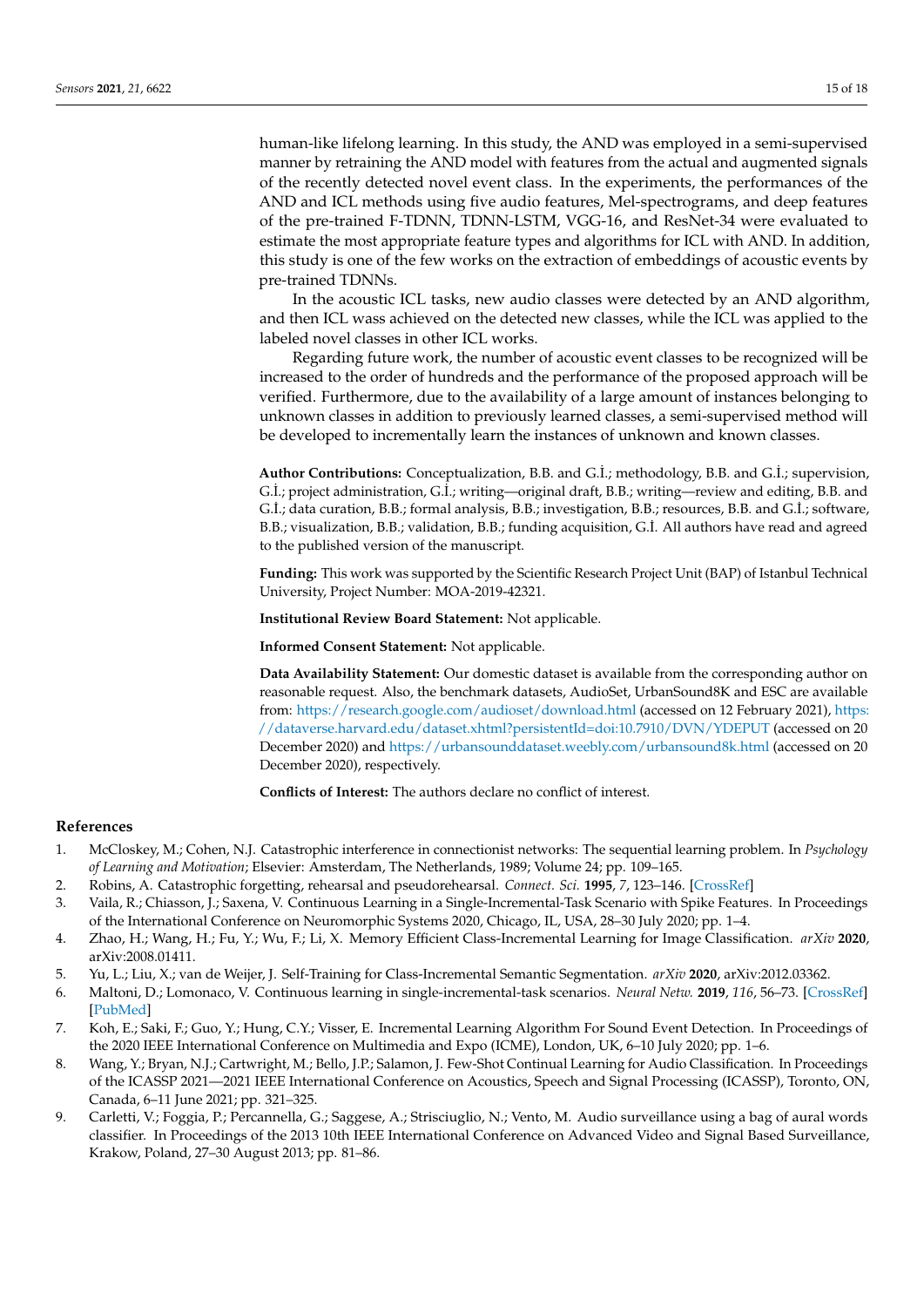- <span id="page-15-0"></span>10. Naronglerdrit, P.; Mporas, I. Recognition of Indoors Activity Sounds for Robot-Based Home Monitoring in Assisted Living Environments. In *Proceedings of the International Conference on Interactive Collaborative Robotics*; Springer: Berlin/Heidelberg, Germany, 2017; pp. 153–161.
- <span id="page-15-1"></span>11. Wang, J.C.; Lee, H.P.; Wang, J.F.; Lin, C.B. Robust environmental sound recognition for home automation. *IEEE Trans. Autom. Sci. Eng.* **2008**, *5*, 25–31. [\[CrossRef\]](http://dx.doi.org/10.1109/TASE.2007.911680)
- <span id="page-15-2"></span>12. Saltali, I.; Sariel, S.; Ince, G. Scene analysis through auditory event monitoring. In Proceedings of the International Workshop on Social Learning and Multimodal Interaction for Designing Artificial Agents, Tokyo, Japan, 12–16 November 2016; pp. 1–6.
- <span id="page-15-3"></span>13. Rivenez12, M.; Gorea, A.; Pressnitzer, D.; Drake, C. The Tolerance Window for Sequences of Musical, Environmental and Artificial Sounds. In Proceedings of the 7th International Conference on Music Perception and Cognition, Sydney, Australia, 17–21 July 2002.
- <span id="page-15-4"></span>14. Chu, S.; Narayanan, S.; Kuo, C.C.J. Unstructured environmental audio: Representation, classification and modeling. In *Machine Audition: Principles, Algorithms and Systems*; IGI Global: Pennsylvania, PA, USA, 2011; pp. 1–21.
- <span id="page-15-5"></span>15. Wyse, L. Audio spectrogram representations for processing with convolutional neural networks. *arXiv* **2017**; arXiv:1706.09559.
- <span id="page-15-6"></span>16. Piczak, K.J. Environmental sound classification with convolutional neural networks. In Proceedings of the 2015 IEEE 25th International Workshop on Machine Learning for Signal Processing (MLSP), Boston, MA, USA, 17–20 September 2015; pp. 1–6.
- <span id="page-15-7"></span>17. Phan, H.; Chén, O.Y.; Pham, L.; Koch, P.; De Vos, M.; McLoughlin, I.; Mertins, A. Spatio-temporal attention pooling for audio scene classification. *arXiv* **2019**, arXiv:1904.03543.
- <span id="page-15-8"></span>18. Waldekar, S.; Saha, G. *Wavelet-Based Audio Features for Acoustic Scene Classification*; Tech. Rep.; DCASE Challenge: Chicago, IL, USA, September 2018.
- <span id="page-15-9"></span>19. Ford, L.; Tang, H.; Grondin, F.; Glass, J.R. A Deep Residual Network for Large-Scale Acoustic Scene Analysis. In Proceedings of the INTERSPEECH, Graz, Austria, 15–19 September 2019; pp. 2568–2572.
- <span id="page-15-10"></span>20. Kim, C.D.; Kim, B.; Lee, H.; Kim, G. AudioCaps: Generating captions for audios in the wild. In Proceedings of the 2019 Conference of the North American Chapter of the Association for Computational 7 Linguistics: Human Language Technologies, Minneapolis, MN, USA, 2–7 June 2019; Volume 1 (Long and Short Papers); pp. 119–132.
- <span id="page-15-11"></span>21. Palanisamy, K.; Singhania, D.; Yao, A. Rethinking cnn models for audio classification. *arXiv* **2020**, arXiv:2007.11154.
- <span id="page-15-12"></span>22. Zhou, S.; Beigi, H. A transfer learning method for speech emotion recognition from automatic speech recognition. *arXiv* **2020**, arXiv:2008.02863.
- <span id="page-15-13"></span>23. Chen, C.P.; Zhang, S.Y.; Yeh, C.T.; Wang, J.C.; Wang, T.; Huang, C.L. Speaker characterization using tdnn-lstm based speaker embedding. In Proceedings of the ICASSP 2019—2019 IEEE International Conference on Acoustics, Speech and Signal Processing (ICASSP), Brighton, UK, 12–17 May 2019; pp. 6211–6215.
- <span id="page-15-14"></span>24. Gemmeke, J.F.; Ellis, D.P.; Freedman, D.; Jansen, A.; Lawrence, W.; Moore, R.C.; Plakal, M.; Ritter, M. Audio set: An ontology and human-labeled dataset for audio events. In Proceedings of the 2017 IEEE International Conference on Acoustics, Speech and Signal Processing (ICASSP), New Orleans, LA, USA, 5–9 March 2017; pp. 776–780.
- <span id="page-15-15"></span>25. Meire, M.; Karsmakers, P. Comparison of deep autoencoder architectures for real-time acoustic based anomaly detection in assets. In Proceedings of the 2019 10th IEEE International Conference on Intelligent Data Acquisition and Advanced Computing Systems: Technology and Applications (IDAACS), Metz, France, 18–21 September 2019; Volume 2; pp. 786–790.
- <span id="page-15-16"></span>26. Suefusa, K.; Nishida, T.; Purohit, H.; Tanabe, R.; Endo, T.; Kawaguchi, Y. Anomalous sound detection based on interpolation deep neural network. In Proceedings of the ICASSP 2020—2020 IEEE International Conference on Acoustics, Speech and Signal Processing (ICASSP), [Online], 4–8 May 2020; pp. 271–275.
- <span id="page-15-17"></span>27. Lakshmi, S.V.; Prabakaran, T.E. Application of k-nearest neighbour classification method for intrusion detection in network data. *Int. J. Comput. Appl.* **2014**, *97*, 34–37.
- <span id="page-15-18"></span>28. Ntalampiras, S.; Potamitis, I.; Fakotakis, N. Probabilistic novelty detection for acoustic surveillance under real-world conditions. *IEEE Trans. Multimed.* **2011**, *13*, 713–719. [\[CrossRef\]](http://dx.doi.org/10.1109/TMM.2011.2122247)
- <span id="page-15-19"></span>29. Popescu, M.; Mahnot, A. Acoustic fall detection using one-class classifiers. In Proceedings of the 2009 Annual International Conference of the IEEE Engineering in Medicine and Biology Society, Berlin, Germany, 23–27 July 2009; pp. 3505–3508.
- <span id="page-15-20"></span>30. Antonini, M.; Vecchio, M.; Antonelli, F.; Ducange, P.; Perera, C. Smart audio sensors in the internet of things edge for anomaly detection. *IEEE Access* **2018**, *6*, 67594–67610. [\[CrossRef\]](http://dx.doi.org/10.1109/ACCESS.2018.2877523)
- <span id="page-15-21"></span>31. Li, Z.; Hoiem, D. Learning without forgetting. *IEEE Trans. Pattern Anal. Mach. Intell.* **2017**, *40*, 2935–2947. [\[CrossRef\]](http://dx.doi.org/10.1109/TPAMI.2017.2773081) [\[PubMed\]](http://www.ncbi.nlm.nih.gov/pubmed/29990101)
- <span id="page-15-22"></span>32. Rebuffi, S.A.; Kolesnikov, A.; Sperl, G.; Lampert, C.H. icarl: Incremental classifier and representation learning. In Proceedings of the IEEE Conference on Computer Vision and Pattern Recognition, Honolulu, HI, USA, 21–26 July 2017; pp. 2001–2010.
- <span id="page-15-23"></span>33. Kemker, R.; Kanan, C. Fearnet: Brain-inspired model for incremental learning. *arXiv* **2017**, arXiv:1711.10563.
- <span id="page-15-24"></span>34. Piczak, K.J. ESC: Dataset for environmental sound classification. In Proceedings of the 23rd ACM international conference on Multimedia, Brisbane, Australia, 26–30 October 2015; pp. 1015–1018.
- <span id="page-15-25"></span>35. Salamon, J.; Jacoby, C.; Bello, J.P. A dataset and taxonomy for urban sound research. In Proceedings of the 22nd ACM International Conference on Multimedia, Orlando, FL, USA, 3–7 November 2014; pp. 1041–1044.
- <span id="page-15-26"></span>36. Phan, H.; Hertel, L.; Maass, M.; Koch, P.; Mazur, R.; Mertins, A. Improved audio scene classification based on label-tree embeddings and convolutional neural networks. *IEEE ACM Trans. Audio Speech Lang. Process.* **2017**, *25*, 1278–1290. [\[CrossRef\]](http://dx.doi.org/10.1109/TASLP.2017.2690564)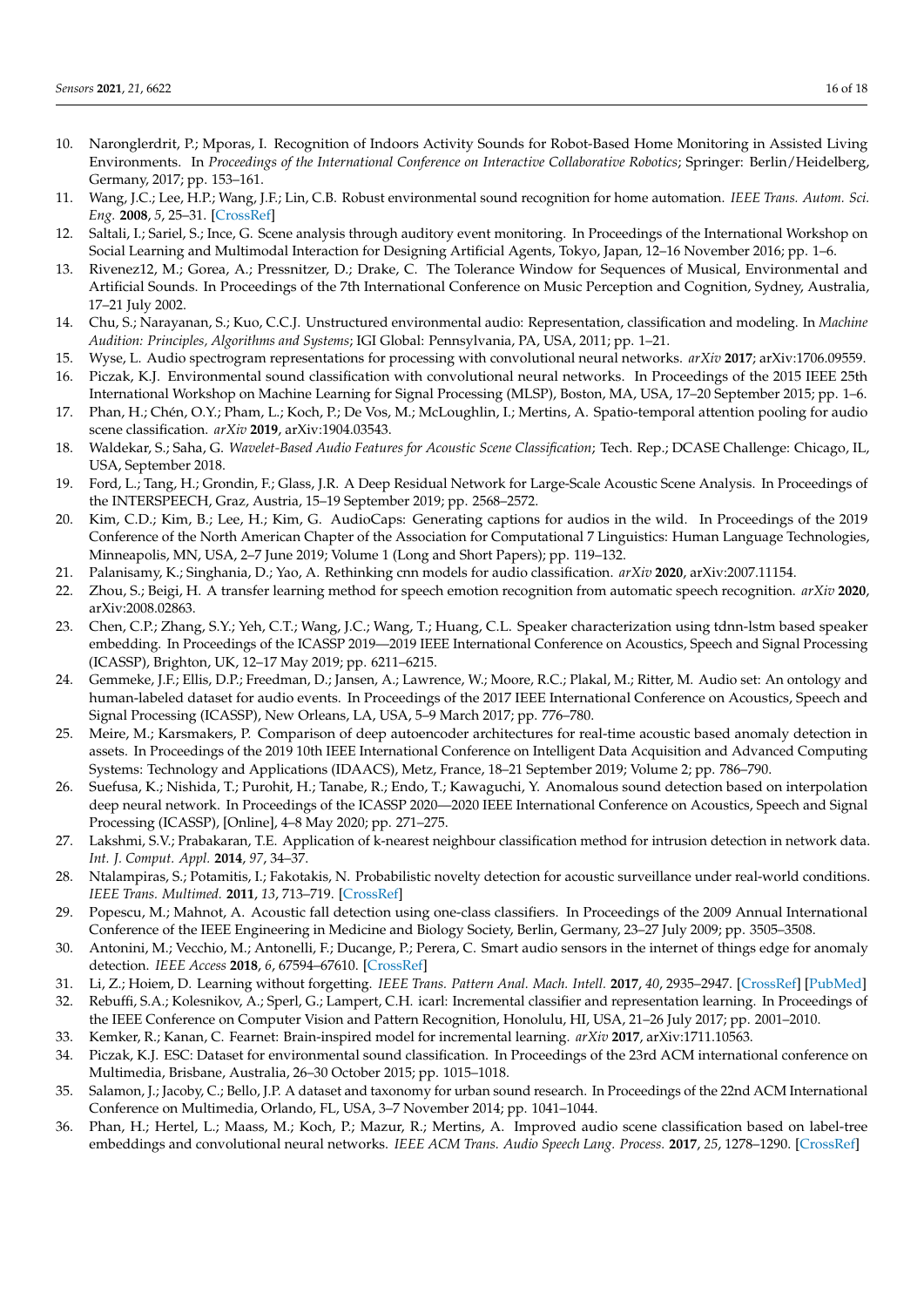- <span id="page-16-0"></span>37. Dang, A.; Vu, T.H.; Wang, J.C. Acoustic scene classification using convolutional neural networks and multi-scale multi-feature extraction. In Proceedings of the 2018 IEEE International Conference on Consumer Electronics (ICCE), Las Vegas, NV, USA, 12–14 January 2018; pp. 1–4.
- <span id="page-16-1"></span>38. Zhang, Z.; Xu, S.; Zhang, S.; Qiao, T.; Cao, S. Learning Frame Level Attention for Environmental Sound Classification. *arXiv* **2020**, arXiv:2007.07241.
- <span id="page-16-2"></span>39. Ciaburro, G.; Iannace, G. Improving smart cities safety using sound events detection based on deep neural network algorithms. *Informatics* **2020**, *7*, 23. [\[CrossRef\]](http://dx.doi.org/10.3390/informatics7030023)
- <span id="page-16-3"></span>40. Kataria, S.; Nidadavolu, P.S.; Villalba, J.; Chen, N.; Garcia-Perera, P.; Dehak, N. Feature enhancement with deep feature losses for speaker verification. In Proceedings of the ICASSP 2020—2020 IEEE International Conference on Acoustics, Speech and Signal Processing (ICASSP), [Online], 4–8 May 2020; pp. 7584–7588.
- <span id="page-16-4"></span>41. Fathima, N.; Patel, T.; Mahima, C.; Iyengar, A. TDNN-based Multilingual Speech Recognition System for Low Resource Indian Languages. INTERSPEECH, Hyderabad, India, 2–6 September 2018; pp. 3197–3201.
- <span id="page-16-5"></span>42. Huang, J.; Tao, J.; Liu, B.; Lian, Z.; Niu, M. Efficient modeling of long temporal contexts for continuous emotion recognition. In Proceedings of the 2019 8th International Conference on Affective Computing and Intelligent Interaction (ACII), Cambridge, UK, 3–6 September 2019; pp. 185–191.
- <span id="page-16-6"></span>43. Zhou, Q.; Feng, Z.; Benetos, E. Adaptive noise reduction for sound event detection using subband-weighted NMF. *Sensors* **2019**, *19*, 3206. [\[CrossRef\]](http://dx.doi.org/10.3390/s19143206)
- <span id="page-16-7"></span>44. Noh, K.; Chang, J.H. Joint optimization of deep neural network-based dereverberation and beamforming for sound event detection in multi-channel environments. *Sensors* **2020**, *20*, 1883. [\[CrossRef\]](http://dx.doi.org/10.3390/s20071883) [\[PubMed\]](http://www.ncbi.nlm.nih.gov/pubmed/32231161)
- <span id="page-16-8"></span>45. Nanni, L.; Maguolo, G.; Brahnam, S.; Paci, M. An Ensemble of Convolutional Neural Networks for Audio Classification. *arXiv* **2020**, arXiv:2007.07966.
- <span id="page-16-9"></span>46. Pandeya, Y.R.; Kim, D.; Lee, J. Domestic cat sound classification using learned features from deep neural nets. *Appl. Sci.* **2018**, *8*, 1949. [\[CrossRef\]](http://dx.doi.org/10.3390/app8101949)
- <span id="page-16-10"></span>47. Nanni, L.; Maguolo, G.; Paci, M. Data augmentation approaches for improving animal audio classification. *Ecol. Inform.* **2020**, *57*, 101084. [\[CrossRef\]](http://dx.doi.org/10.1016/j.ecoinf.2020.101084)
- <span id="page-16-11"></span>48. Marchi, E.; Vesperini, F.; Squartini, S.; Schuller, B. Deep recurrent neural network-based autoencoders for acoustic novelty detection. *Comput. Intell. Neurosci.* **2017**. [\[CrossRef\]](http://dx.doi.org/10.1155/2017/4694860)
- <span id="page-16-12"></span>49. Nguyen, D.; Kirsebom, O.S.; Frazão, F.; Fablet, R.; Matwin, S. Recurrent neural networks with stochastic layers for acoustic novelty detection. In Proceedings of the ICASSP 2019—2019 IEEE International Conference on Acoustics, Speech and Signal Processing (ICASSP), Brighton, UK, 12–17 May 2019; pp. 765–769.
- <span id="page-16-13"></span>50. Nguyen, M.H.; Nguyen, D.Q.; Nguyen, D.Q.; Pham, C.N.; Bui, D.; Han, H.D. Deep Convolutional Variational Autoencoder for Anomalous Sound Detection. In Proceedings of the 2020 IEEE Eighth International Conference on Communications and Electronics (ICCE), Phu Quoc Island, Vietnam, 13–15 January 2021; pp. 313–318.
- <span id="page-16-14"></span>51. Müller, R.; Illium, S.; Ritz, F.; Schmid, K. Analysis of Feature Representations for Anomalous Sound Detection. *arXiv* **2020**, arXiv:2012.06282.
- <span id="page-16-15"></span>52. Hoang, T.V.; Nguyen, H.C.; Pham, G.N. *Unsupervised Detection of Anomalous Sound for Machine Condition Monitoring Using Different Auto-Encoder Methods*; Tech. Rep.; DCASE Challenge: Chicago, IL, USA, July 2020.
- <span id="page-16-16"></span>53. Janse, P.V.; Magre, S.B.; Kurzekar, P.K.; Deshmukh, R. A comparative study between mfcc and dwt feature extraction technique. *Int. J. Eng. Res. Technol.* **2014**, *3*, 3124–3127.
- <span id="page-16-17"></span>54. Shimada, K.; Koyama, Y.; Inoue, A. Metric learning with background noise class for few-shot detection of rare sound events. In Proceedings of the ICASSP 2020—2020 IEEE International Conference on Acoustics, Speech and Signal Processing (ICASSP), [Online], 4–8 May 2020; pp. 616–620.
- <span id="page-16-18"></span>55. Bayram, B.; Duman, T.B.; Ince, G. Real time detection of acoustic anomalies in industrial processes using sequential autoencoders. *Expert Syst.* **2021**, *38*, e12564. [\[CrossRef\]](http://dx.doi.org/10.1111/exsy.12564)
- <span id="page-16-19"></span>56. Shi, B.; Sun, M.; Puvvada, K.C.; Kao, C.C.; Matsoukas, S.; Wang, C. Few-Shot Acoustic Event Detection Via Meta Learning. In Proceedings of the ICASSP 2020—2020 IEEE International Conference on Acoustics, Speech and Signal Processing (ICASSP), [Online], 4–8 May 2020; pp. 76–80.
- <span id="page-16-20"></span>57. Al-Behadili, H.; Grumpe, A.; Wöhler, C. Incremental learning and novelty detection of gestures in a multi-class system. In Proceedings of the 2015 3rd International Conference on Artificial Intelligence, Modelling and Simulation (AIMS), Kota Kinabalu, Sabah, Malaysia, 2–4 December 2015; pp. 304–309.
- <span id="page-16-21"></span>58. Shmelkov, K.; Schmid, C.; Alahari, K. Incremental learning of object detectors without catastrophic forgetting. In Proceedings of the IEEE International Conference on Computer Vision, Venice, Italy, 22–29 October 2017; pp. 3400–3409.
- <span id="page-16-22"></span>59. Ren, M.; Liao, R.; Fetaya, E.; Zemel, R. Incremental few-shot learning with attention attractor networks. In Proceedings of the Advances in Neural Information Processing Systems, Vancouver, Canada, 8–14 December 2019; pp. 5276–5286.
- <span id="page-16-23"></span>60. Povey, D.; Cheng, G.; Wang, Y.; Li, K.; Xu, H.; Yarmohammadi, M.; Khudanpur, S. Semi-Orthogonal Low-Rank Matrix Factorization for Deep Neural Networks. INTERSPEECH, Hyderabad, India, 2–6 September 2018; pp. 3743–3747.
- <span id="page-16-24"></span>61. Yu, Y.Q.; Li, W.J. Densely Connected Time Delay Neural Network for Speaker Verification. In Proceedings of the INTERSPEECH 2020, Shanghai, China, 25–29 October 2020; pp. 921–925.